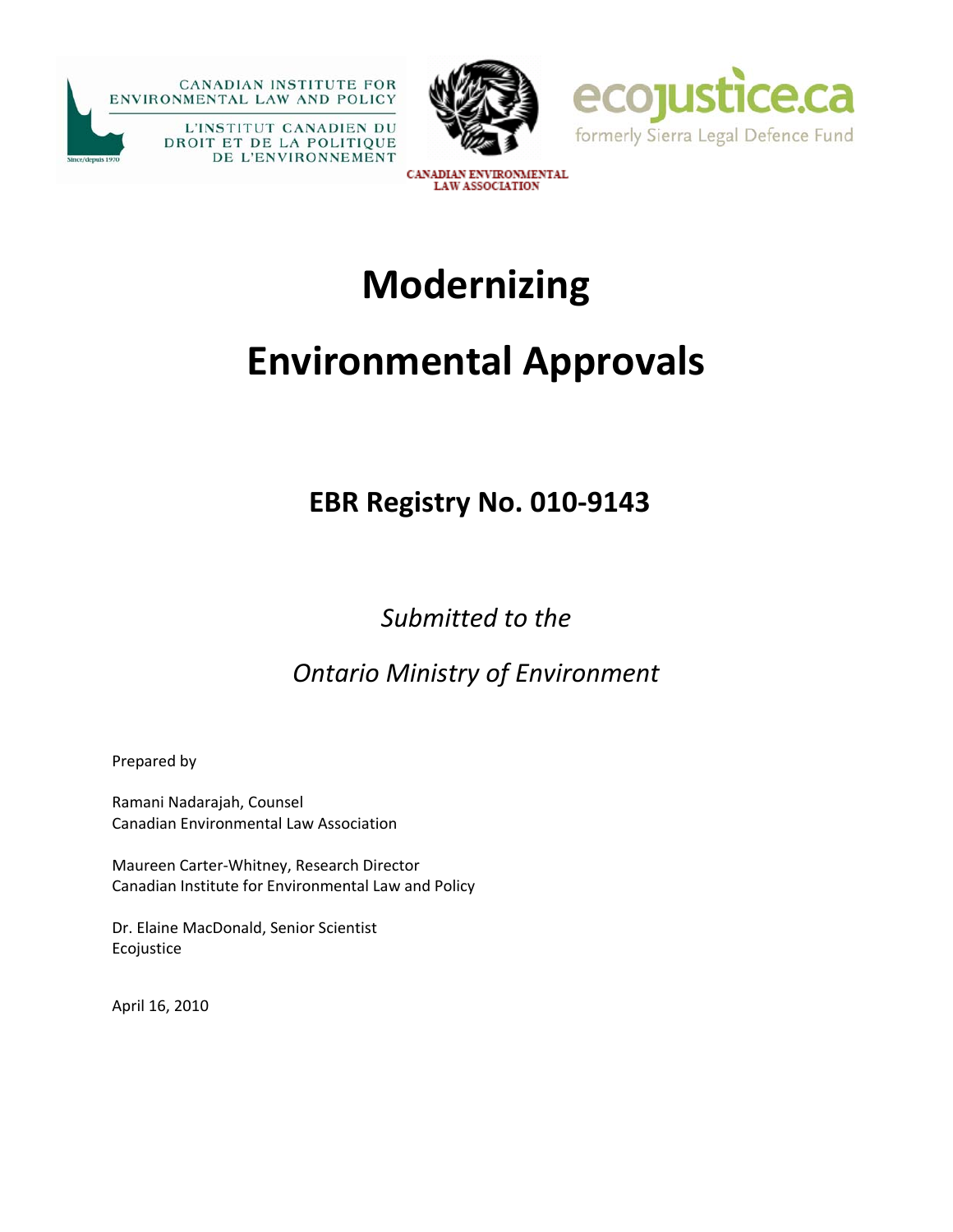# **TABLE OF CONTENTS**

| (A) THE PROPOSED FRAMEWORK FAILS TO PROVIDE A DETAILED EXPLANATION ABOUT THE EXTENT OF DELAYS AND THEIR UNDERLYING  |  |
|---------------------------------------------------------------------------------------------------------------------|--|
|                                                                                                                     |  |
|                                                                                                                     |  |
|                                                                                                                     |  |
|                                                                                                                     |  |
|                                                                                                                     |  |
|                                                                                                                     |  |
| (c) THE PROPOSED FRAMEWORK FAILS TO CONSIDER "CUMULATIVE EFFECTS" AND THE MOE'S STATEMENT OF ENVIRONMENTAL          |  |
|                                                                                                                     |  |
|                                                                                                                     |  |
|                                                                                                                     |  |
| (D) THE PROPOSED FRAMEWORK LACKS DETAILS ABOUT A MONITORING AND COMPLIANCE STRATEGY  18                             |  |
|                                                                                                                     |  |
|                                                                                                                     |  |
|                                                                                                                     |  |
|                                                                                                                     |  |
|                                                                                                                     |  |
|                                                                                                                     |  |
| (A) THE MOE NEEDS TO PROVIDE INFORMATION ABOUT THE PERMIT-BY-RULE SYSTEMS IN OTHER JURISDICTIONS 22                 |  |
| (B) REGISTRATION PROCESS SHOULD ONLY APPLY TO ROUTINE, SIMPLE ACTIVITIES WITH VERY LITTLE CHANCE OF CAUSING ADVERSE |  |
|                                                                                                                     |  |
| (c)                                                                                                                 |  |
|                                                                                                                     |  |
|                                                                                                                     |  |
|                                                                                                                     |  |
|                                                                                                                     |  |
|                                                                                                                     |  |
|                                                                                                                     |  |
|                                                                                                                     |  |
|                                                                                                                     |  |
|                                                                                                                     |  |
|                                                                                                                     |  |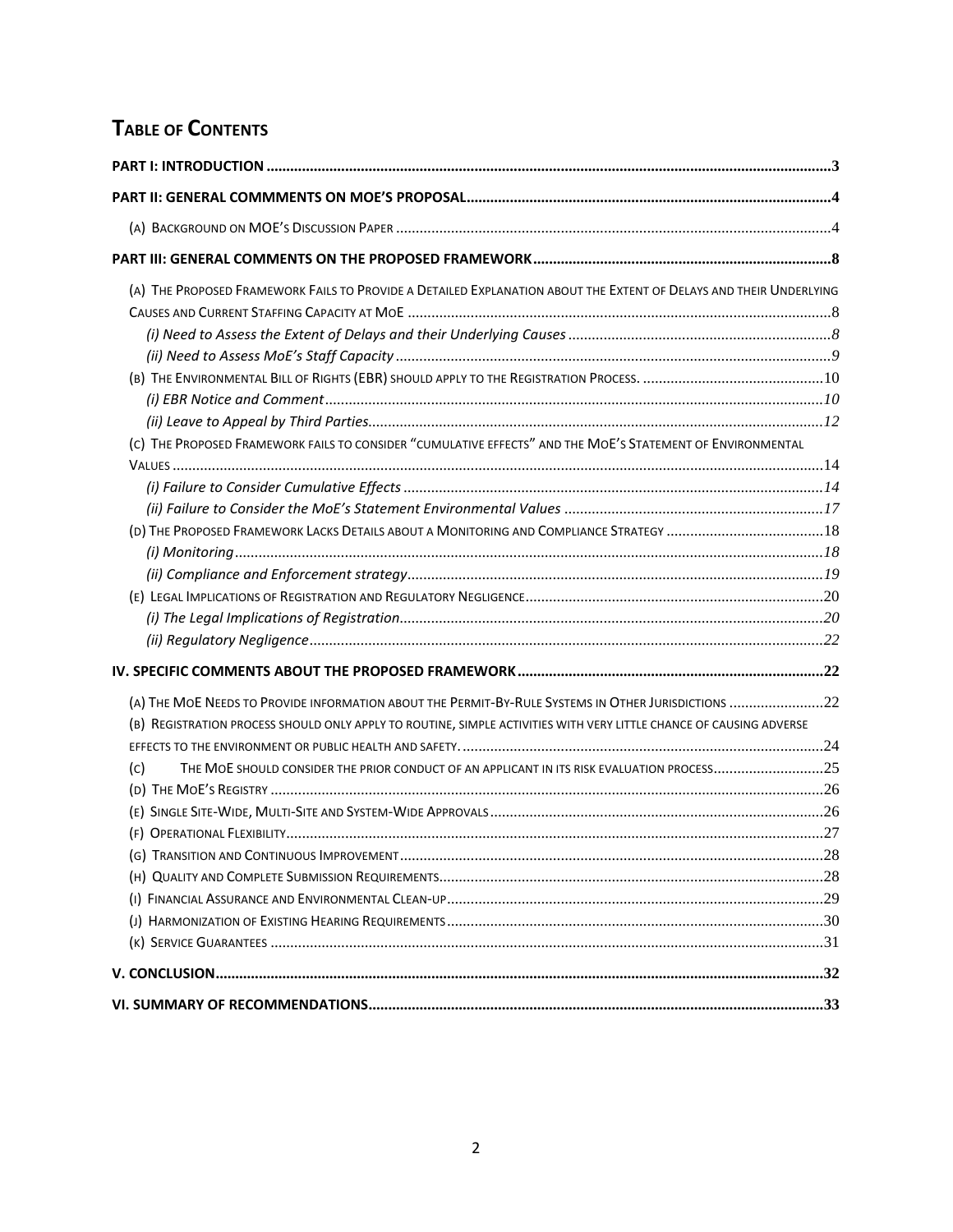#### <span id="page-2-0"></span>**PART I: INTRODUCTION**

The Canadian Environmental Law Association (CELA) is a legal aid clinic, specializing in environmental law and represents individuals and citizens groups before trial and appellate courts on a broad range of environmental issues. CELA was founded in 1970 for the purpose of using and improving laws to protect the environment and natural resources and has a lengthy history of involvement with issues related to the Ontario Ministry of Environment's (MoE) approvals system. CELA provided comments on the MoE's proposal for *Standardized Approvals Regulations* and *Approvals Exemption Regulations*. CELA counsel have represented clients in cases involving issues regarding the approvals process. Recently CELA counsel represented local community groups in *Dawber v. Director, Ministry of Environment*, (hereinafter referred to as the Lafarge case) in which the Environmental Review Tribunal (ERT) considered the MoE's failure to consider cumulative effects of air containments when issuing approvals. A CELA counsel is also a member of the stakeholder roundtable to modernize the approvals process.

Ecojustice is Canada's premier non‐profit organization providing free legal and scientific services to protect and restore the environment and human health. From offices at four locations in Canada in three provinces, Ecojustice legal counsel work on the leading environmental issues across the country, at every level of court. Since forming in 1990, legal reforms and litigation around approvals of pollution sources for greater protection of local communities and their environment has formed a core of our work. Ecojustice counsel also represented a local community group in the Lafarge case.

In recent years Ecojustice has worked on behalf of several communities confronted with pollution concerns from provincially regulated facilities. More recently, Ecojustice assisted members of the Aamjiwnaang First Nations near Sarnia, a community surrounded by numerous large emitters of air pollution operating under provincial approvals. Sarnia is one of many communities in Ontario that highlights the need for approvals reform to incorporate the consideration of cumulative effects. Through Ecojustice's work with communities like Aamjiwnaang, the organization has developed an in‐depth understanding of the limitations and weakness of the approvals process. Ecojustice's senior scientist is also a member of the stakeholder roundtable to modernize the approvals process.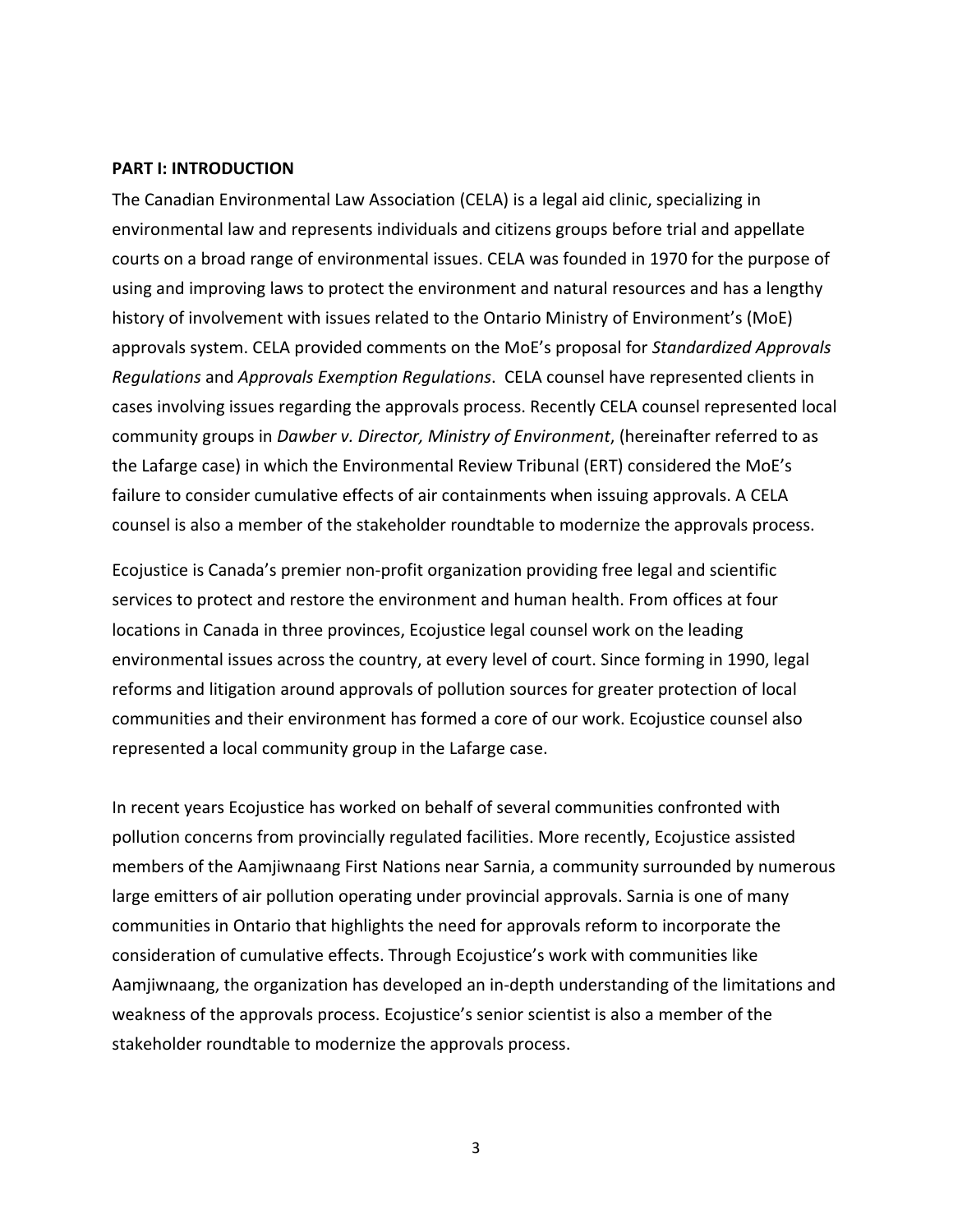<span id="page-3-0"></span>The Canadian Institute for Environmental Law and Policy (CIELAP) was founded in 1970, with the mission to provide leadership in the research and development of environmental law and policy that promotes the public interest and sustainability. CIELAP has a long history of involvement in the environmental approvals process in Ontario, and was deeply engaged in past consultations such as the proposed standardized approvals regime in 1998. CIELAP's Research Director also serves as the author of the Buttterworths LexisNexis publication, *Environmental Regulation in Canada*, which is updated regularly to document the approvals regime in Ontario as well as other jurisdictions.

The purpose of this brief is to provide comments on the MoE's discussion paper titled "Modernization of Approvals: Proposed Legislative Framework for Modernizing Environmental Approvals" (Discussion Paper).<sup>[1](#page-3-1)</sup> The MoE's Discussion Paper was posted on the Environmental Bill of Rights Registry (EBR Registry) on March 2, 2010, EBR Registry Number 010‐9143 with a thirty‐day comment period. CELA wrote to the Honourable John Gerretsen, Minister of the Environment, on March 12, 2010 requesting an extension of the comment period due to the complexity and high level of public interest in the MoE's proposal. CIELAP and Ecojustice also requested that the MoE extend the comment period. We are pleased that the MoE extended the time period for comment from 30 to 45 days.

#### **PART II: GENERAL COMMMENTS ON MOE'S PROPOSAL**

#### **(a) Background on MOE's Discussion Paper**

The Ontario Ministry of Environment (MoE), as part of the province's Open for Business initiative, is undertaking to modernize its approvals system. The MoE has indicated that the ambitious three‐year initiative will streamline government to business services, making them faster and smarter and making Ontario more attractive for business development, while protecting the public and the environment.<sup>[2](#page-3-2)</sup> Through the modernization exercise the MoE is proposing a new two‐tiered system for approvals. This includes a new Certificate of Approval

<span id="page-3-1"></span><sup>1</sup> Ontario Ministry of Environment, *Modernization of Approval: Proposed Legislative Framework for Modernizing Environmental Approvals*, (hereinafter "Discussion Paper") (Toronto: Ontario Ministry of Environment, February 2010) online: <[http://www.ene.gov.on.ca/envision/env\\_reg/er/documents/2010/010](http://www.ene.gov.on.ca/envision/env_reg/er/documents/2010/010-9143.pdf)-9143.pdf>.

<span id="page-3-2"></span><sup>2</sup> Ontario Ministry of Environment*,* News Release, *"Modernization of Approvals, McGuinty Government Seeks Public Input on Proposed Direction"* (March 2, 2010) online: [<http://www.news.ontario.ca/ene/en/2010/03/moving](http://www.news.ontario.ca/ene/en/2010/03/moving-forward-to-modernize-environmental-approvals.html)-forward-to-modernize-environmental-approvals.html>.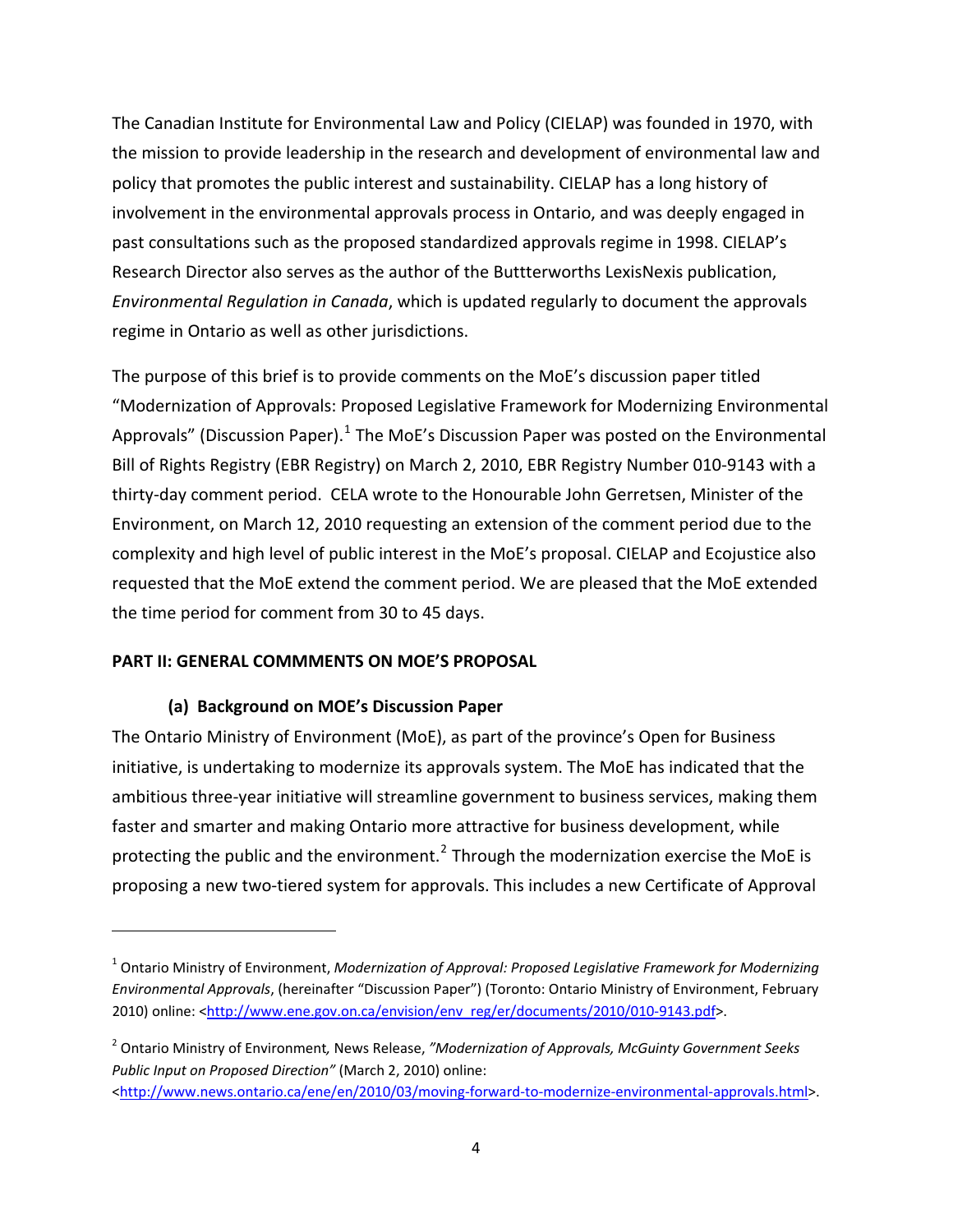process for higher risk environmental activities and a new rules‐based environmental registry process for lower-risk environmental activities.<sup>[3](#page-4-0)</sup>

The MoE's Discussion Paper states that the Ministry has been taking a number of initiatives to improve service delivery for environmental approvals in Ontario.<sup>[4](#page-4-1)</sup> These include:

- Guaranteed turn around times for selected approvals
- Streamlining the approvals process
- Model applications
- Expanding the use of comprehensive approvals to provide operational flexibility
- Eliminating the backlog
- Introducing Renewable Energy Approvals with service guarantees.

Ontario receives more than 6,000 requests for Certificates of Approval each year and, as of September 2009, the government had eliminated a backlog of approximately 1,700 applications for Certificates of Approval.<sup>[5](#page-4-2)</sup>

The MoE's Discussion Paper contemplates a two-tiered approvals system that will involve two separate and distinct processes for approvals:

(i) Registry Process: Under this process, certain activities would be registered with the MoE provided they meet specified eligibility requirements. A facility which was subject to this process would be required to operate in accordance with rules established by regulation. This system has also been described as "permit‐by‐rule." Individual registrations would not be required to be posted on the EBR Registry and would not be subject to appeals by third parties.

<span id="page-4-0"></span> $3$  Ibid.

<span id="page-4-1"></span><sup>&</sup>lt;sup>4</sup> Kevin Perry, "Modernization of Approvals: Project Overview: Round Table Session 1", Presented to the Round Table, February 17, 2010, (power point presentation), p. 5.

<span id="page-4-2"></span><sup>5</sup> Ontario Ministry of Environment, News Release, s*upra* note 2.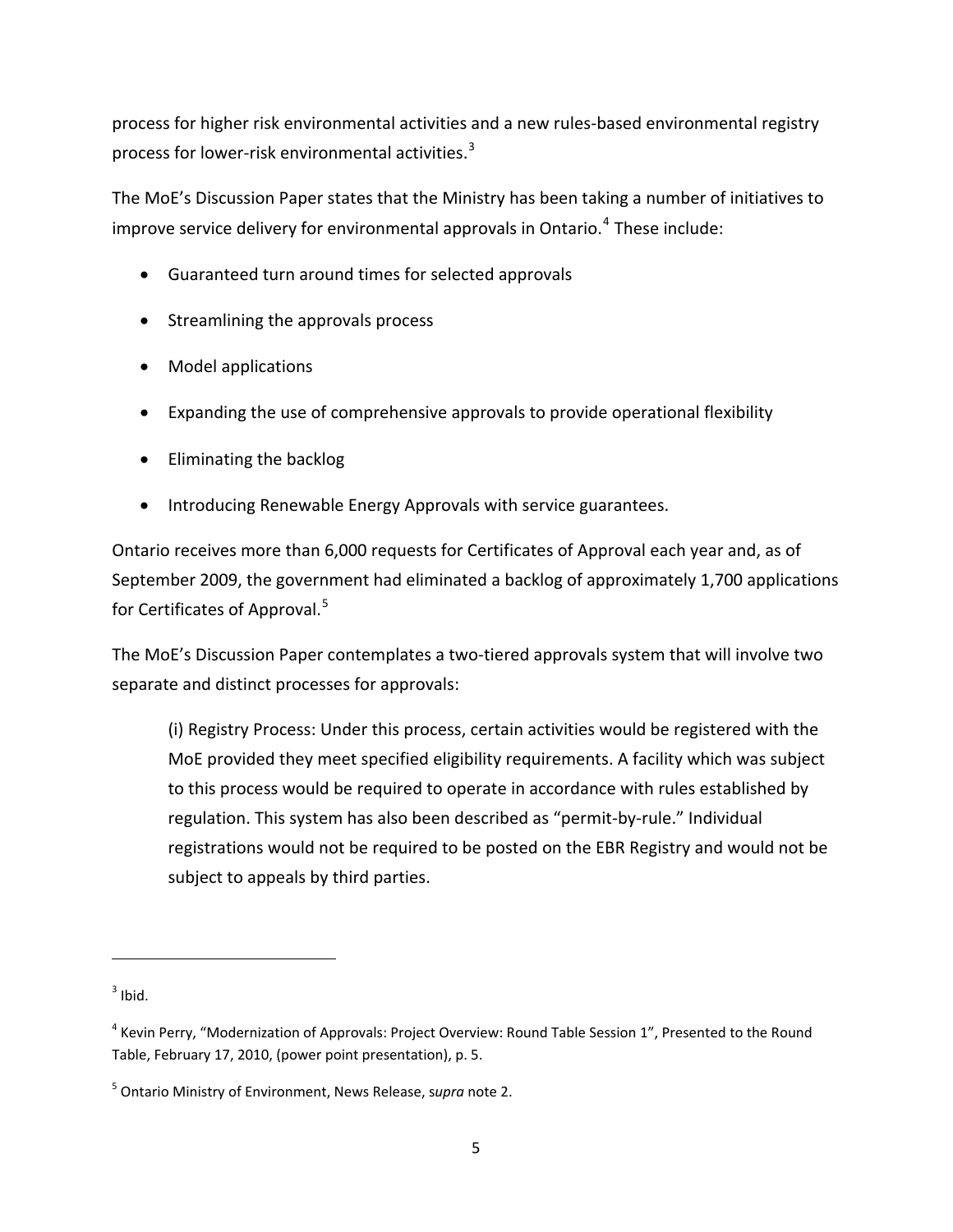(ii) Certificate of Approval Process: Under this process, applications for Certificates of Approval would need to be made to the MoE and would cover activities not eligible for the registration process. A number of changes are proposed for the Certificate of Approval process, including the issuance of a single site-wide approval or single multisite/system approval. An approval may also allow for "operational flexibility" (i.e. allow the applicant to make future changes to their operation without amending the Certificate of Approval, within given operational parameters).

CELA and CIELAP have commented on previous proposals by the MoE to introduce a permit‐by‐ rule system in Ontario.<sup>[6](#page-5-0)</sup> In our earlier comments we stated that the approvals programme is a core governmental function and constitutes an integral component of the MoE's regulatory regime.<sup>[7](#page-5-1)</sup> Before issuing a Certificate of Approval, the Environmental Assessment and Approvals Branch (EAAB) or the MoE's regional office as the case may be, is supposed to carefully review the plans and specifications and determine whether the activity will result in unacceptable discharges of contaminants to the environment.<sup>[8](#page-5-2)</sup> It is important to note, however, that in determining whether to grant an approval, the MoE's role extends beyond simply approving the sizing, design and building of structures. Rather, in issuing a Certificate of Approval, the MoE Director is also engaged in exercising an important public policy role in determining which type of activities will receive approval given the competing demands placed on finite environmental resources. In the event that the Director is not satisfied that an activity is environmentally acceptable, he or she can refuse to issue a Certificate of Approval. The MoE's approvals function is, thus, a key mechanism through which Ministry undertakes a proactive up‐front assessment to ensure that business operations do not cause harm to Ontario's environment.

<span id="page-5-0"></span><sup>6</sup> R. Nadarajah and M. Winfield, *Comments on MoE's Proposal for Standardized Approvals Regulations and Approvals Exempting Regulations*, EBR Registry No. RA8E0008.P, Brief No. 343, (Toronto: CELA, March 25, 1998) See also letter from Ramani Nadarajah & Paul Muldoon to Daniel Cayen, Director, Transformation Office, Ministry of Environment, dated March 31, 2005.

<span id="page-5-1"></span> $^7$  Letter from Ramani Nadarajah & Paul Muldoon to Daniel Cayen, Director, Transformation Office, and Ministry of Environment, dated March 31, 2005.

<span id="page-5-2"></span><sup>8</sup> D. Estrin & J. Swaign, *Environment on Trial: A Guide to Ontario Environment Law and Policy*, (Toronto: Emond Montgomery Publications Limited, 1993) p. 443.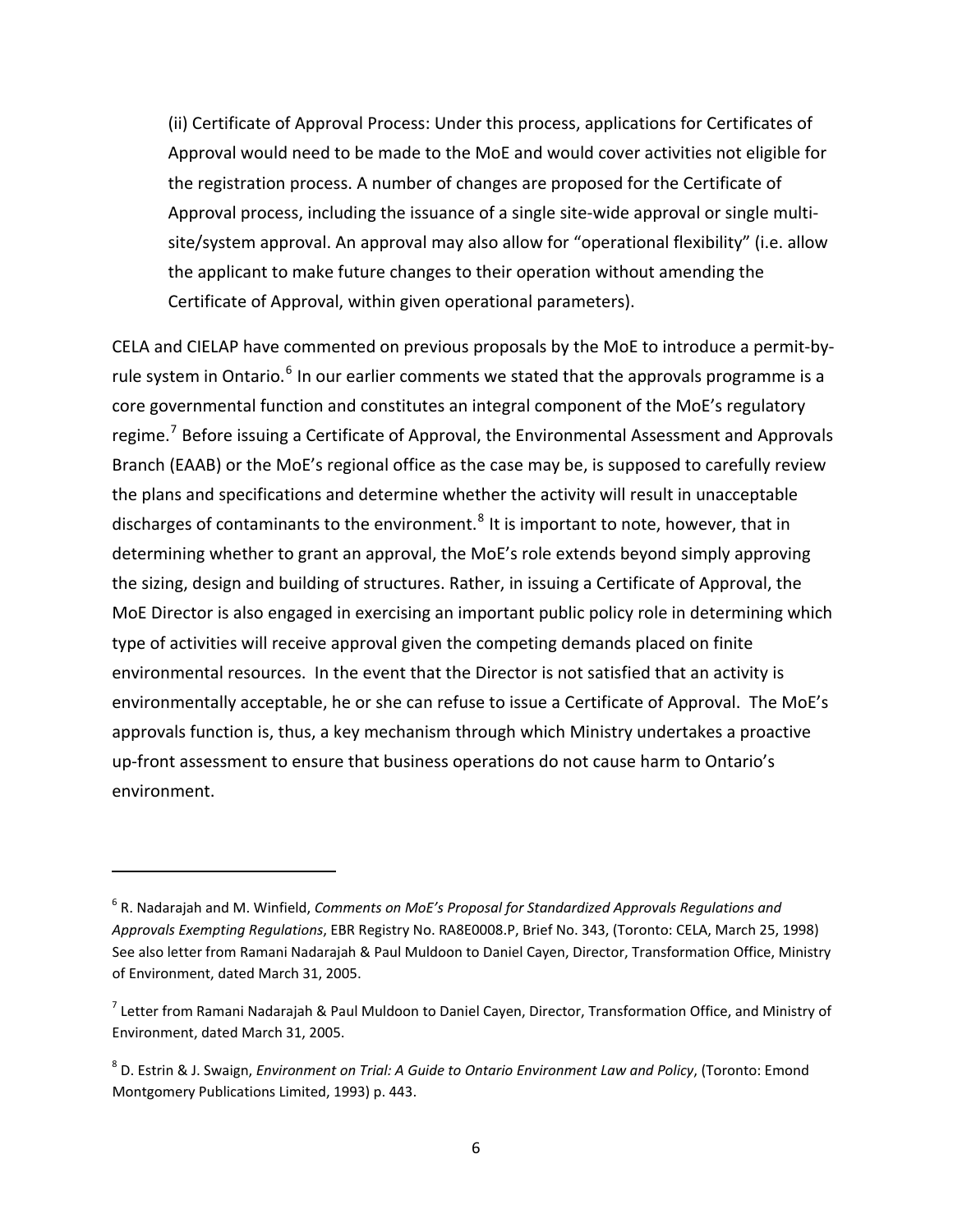The registration process will remove the technical site specific review presently carried out by the MoE to identify unacceptable or problematic applications for Certificates of Approval. The registration process will also prevent the MoE from taking proactive steps to require changes to project design or construction to avoid or minimize adverse effects. It is far more expensive to retrofit or reconstruct facilities than it is to design and install them correctly. If problems are discovered after a facility commences operation, many companies may be unwilling to take steps to address the source of pollution.<sup>[9](#page-6-0)</sup> Consequently, legal commentators have been critical of previous efforts by the MoE to introduce a permit‐by‐rule system in Ontario and have cautioned that it is important to ensure that the MoE does not "trade environmental protection for faster approvals."<sup>[10](#page-6-1)</sup>

According to the MoE's Discussion Paper, the approvals system which was first established in the 1970's has "largely been viewed as effective in protecting the environment."<sup>[11](#page-6-2)</sup> The MoE thus, needs to provide a sound and compelling rationale to justify any major changes to the approval system. The MoE's Discussion Paper fails to do this. In fact, many of the proposed changes have the potential to undermine environmental protection in the province. The proposed changes will also significantly erode the public's right to participate in the environmental decision-making process which currently exists under Ontario's environmental laws. Consequently, for the reasons which are provided in more detail below we have serious concerns with many of the proposed changes to Ontario's approval system as outlined in MoE's Discussion Paper.

<span id="page-6-0"></span> $<sup>9</sup>$  Ibid., p. 442.</sup>

<span id="page-6-1"></span> $10$  Ibid.

<span id="page-6-2"></span> $11$  Discussion Paper, p. 3.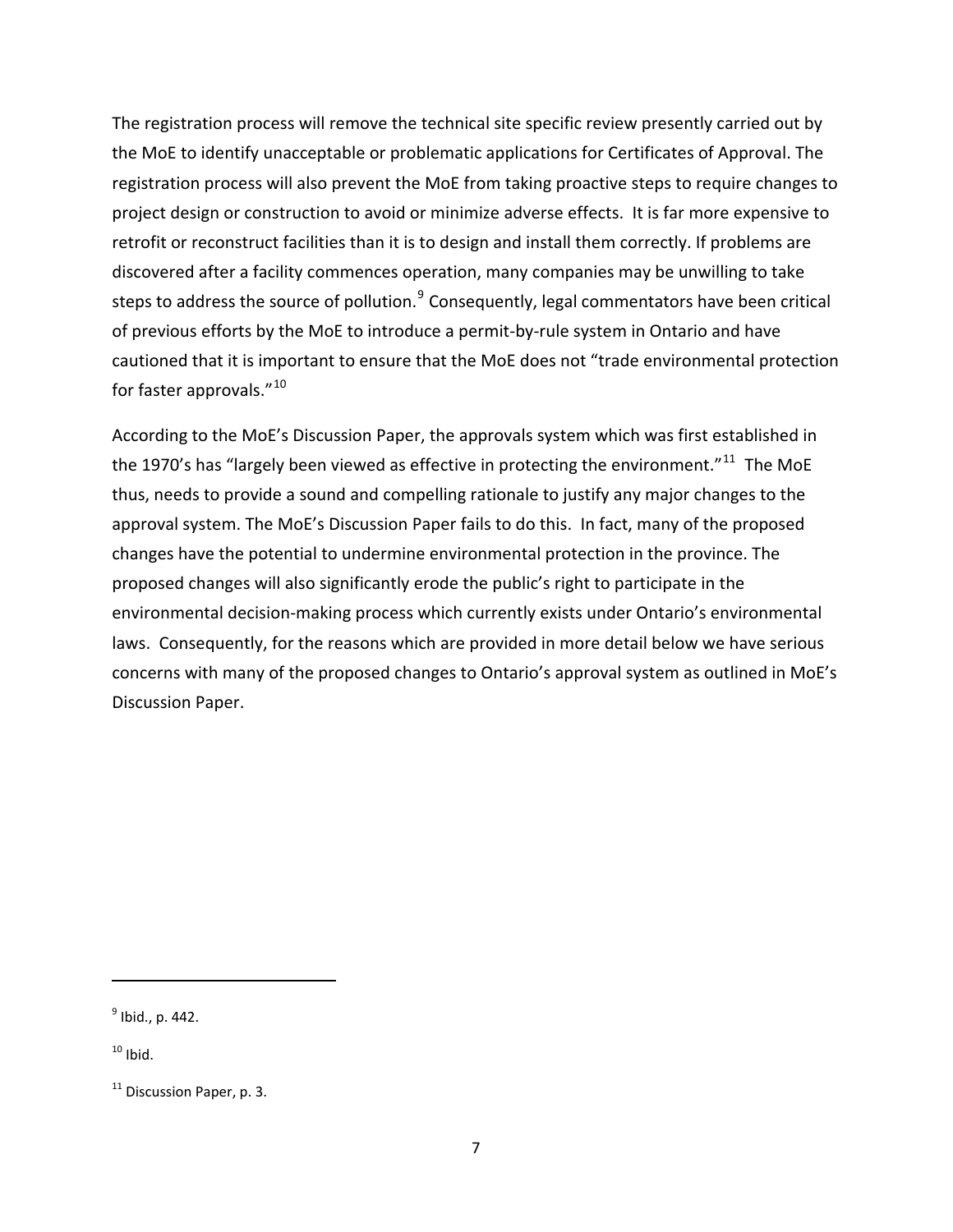#### <span id="page-7-0"></span>**PART III: GENERAL COMMENTS ON THE PROPOSED FRAMEWORK**

# **(a) The Proposed Framework Fails to Provide a Detailed Explanation about the Extent of Delays and their Underlying Causes and Current Staffing Capacity at MoE**

#### **(i) Need to Assess the Extent of Delays and their Underlying Causes**

We are supportive of many of the efforts that the MoE has undertaken to date to reduce delays in the approvals process. However, it remains unclear the extent to which the MoE is still continuing to face delays in the approvals process, after implementing these measures. If the delays are primarily due to external factors such as applicants submitting incomplete or deficient applications, this, in turn, will have a significant impact on the type of solutions which are required. The establishment of a registration process would not address the problem of incomplete or deficient applications nor would it speed up the approvals process. Business operations which are unable to correctly fill out application forms are unlikely to be able to comply with complex regulatory requirements set out in regulations. Instead, the MoE may need to devote more resources to outreach and public education to ensure that businesses are able to correctly fill out the required forms.

It is difficult for stakeholders or the public to provide meaningful comments on the MoE's efforts to modernize the approvals system without accurate and comprehensive information about the extent of, and underlying causes for delays. The MoE needs to provide stakeholders and the public with a detailed explanation about:

- the extent of the delays;
- the reasons for the delays;
- whether the delays have been caused primarily by factors external to the Ministry such as the submission of incomplete or deficient applications;
- the extent to which lack of adequate staff and resources is hampering the MoE's ability to review applications;
- whether there are delays throughout the entire approvals system or whether delays exist only in relation to certain type of approvals; and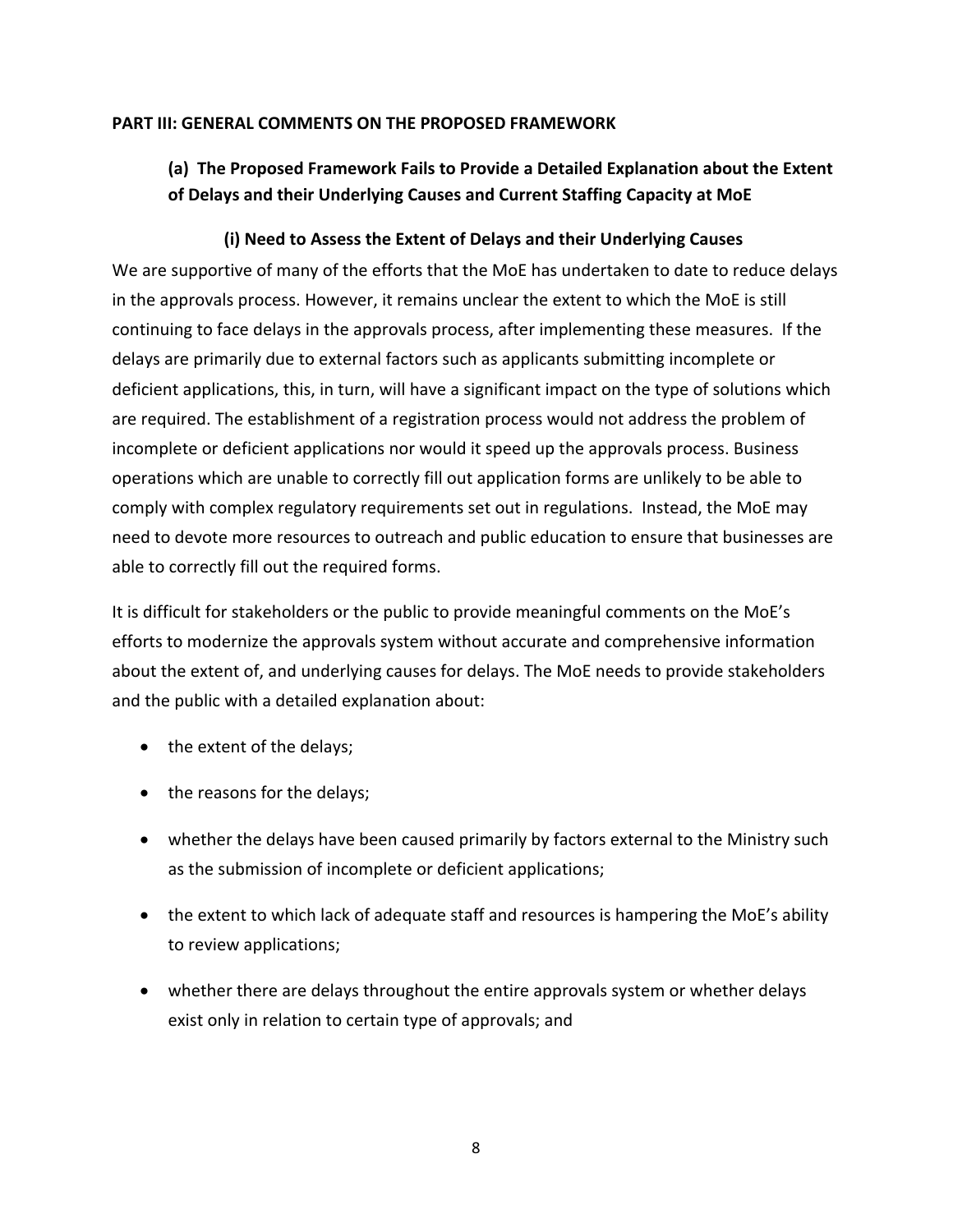<span id="page-8-0"></span>• whether the time period for reviewing an approval is unduly lengthy or commensurate with the complexity of the application and the potential risk the activity may pose to the environment and human health.

If the MoE has undertaken an internal analysis regarding the issue of delay within the approvals system, this information should be made available to the public to ensure there is transparency about the underlying reasons warranting a move to a two-tiered approval system in Ontario.

**Recommendation # 1: The MoE needs to provide details about delays in the approvals system. This should include a detailed explanation about the extent of the delays, the reasons for the delays, whether the delays have been caused primarily by factors external to the Ministry such as the submission of incomplete or deficient applications, the extent to which lack of adequate staff and resources is hampering MoE's ability to review applications, whether there are delays throughout the entire approvals system or whether delays exists only in relation to certain types of approvals and whether the time period for reviewing an approval is unduly lengthy or commensurate with the complexity of the application and the potential risk the activity may pose to the environment and human health.**

# **(ii) Need to Assess MoE's Staff Capacity**

Any solution to the issue of speeding up the approvals process also involves a consideration of how the EAAB performs its functions. The lack of capacity at the MoE has been highlighted by the Environmental Commissioner of Ontario (ECO) in a special report to the Legislative Assembly of Ontario.<sup>[12](#page-8-1)</sup> The special report titled "Doing Less with Less: How shortfalls in budget, staffing and in‐house expertise are hampering the effectiveness of MoE and MNR," states that the expanding responsibilities of the MoE "have resulted in a need for additional staff to carry out the necessary monitoring, inspection, enforcement, research and reporting duties."<sup>[13](#page-8-2)</sup> The report notes, however, that the MoE's budget has not kept pace with its increased responsibilities.<sup>[14](#page-8-3)</sup> With regard to the approvals process, the ECO notes that "it appears that the MoE lacks adequate staff capacity to process these [Certificate of Approval] applications at a

<span id="page-8-1"></span><sup>12</sup> Environmental Commissioner of Ontario, "*Doing Less with Less: How Shortfalls in budget, staffing and in‐house expertise are hampering the effectiveness of MoE and MNR*" (Toronto: ECO, April 24, 2007) online: [<http://www.eco.on.ca/eng/uploads/eng\\_pdfs/LessWithLess.pdf](http://www.eco.on.ca/eng/uploads/eng_pdfs/LessWithLess.pdf)>.

<span id="page-8-2"></span> $^{13}$  Ibid., p. 1.

<span id="page-8-3"></span> $14$  Ibid.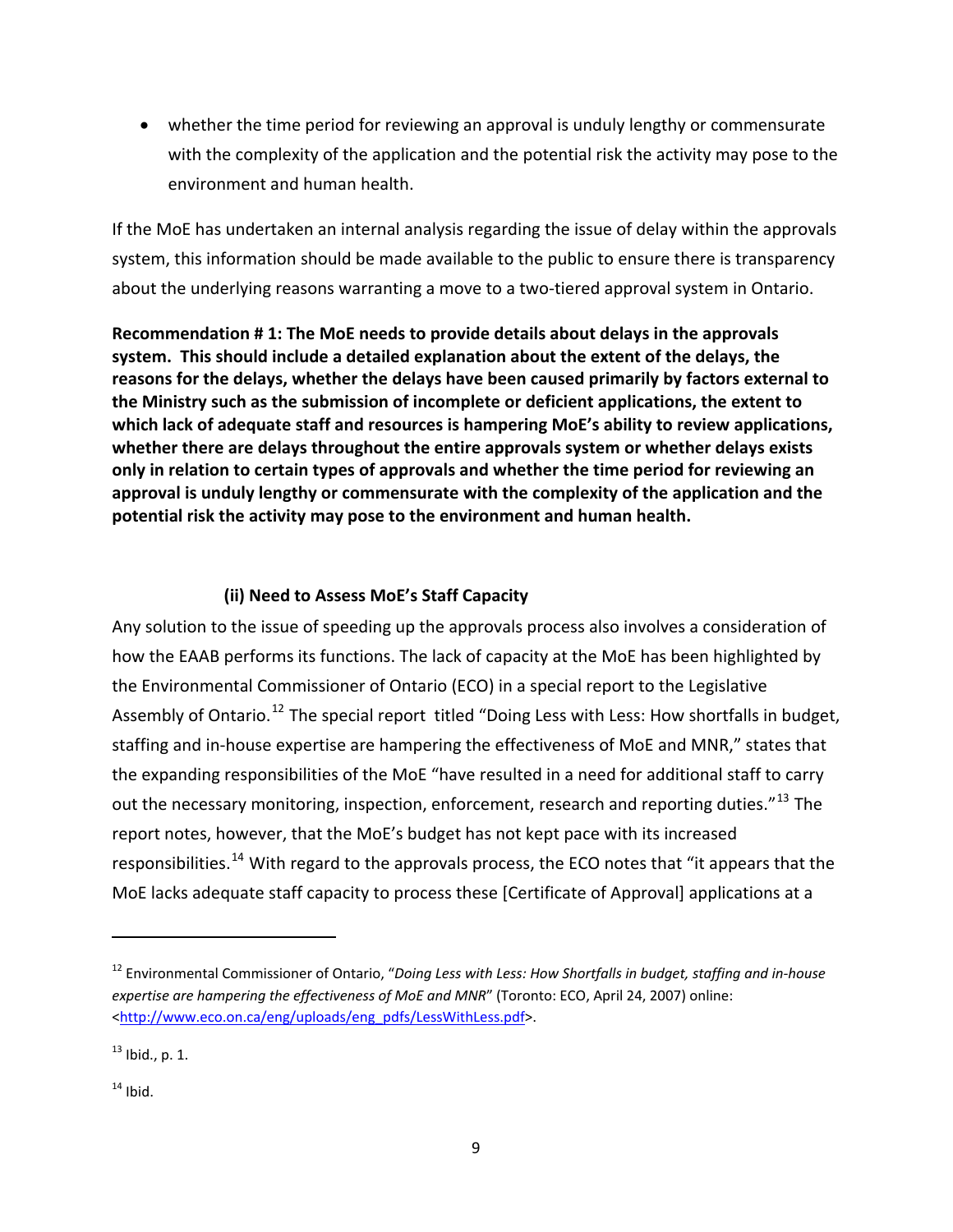<span id="page-9-0"></span>reasonable rate."[15](#page-9-1) Consequently, it appears that a key factor contributing to delays within the approvals system has been the shortage of Ministry staff to review applications in a timely manner. This suggests that the solution to delays in the approval process should also involve ensuring that the MoE has more funds to hire staff to carry out reviews to speed up the approvals process.

**Recommendation # 2: The MoE needs to provide information about the staffing numbers in its approvals programme and the extent to which delays in processing applications for Certificates of Approval in a timely manner is due to lack of staff capacity.** 

#### **(b) The** *Environmental Bill of Rights* **(***EBR***) should apply to the Registration Process.**

#### **(i) EBR Notice and Comment**

The MoE is proposing to exempt individual registrations from the requirement to be posted on the EBR Registry and from appeals by third parties.<sup>[16](#page-9-2)</sup> The MoE has failed to provide any explanation in its Discussion Paper as to why this exemption from the *Environmental Bill of Rights, 1993* (*EBR*) is warranted. We note that the MoE's Discussion Paper states that one of the goals for the modernization exercise is to improve public transparency.<sup>[17](#page-9-3)</sup> If this is indeed the case, the proposal to exempt activities subject to the registration process from the *EBR* is fundamentally at odds with the MoE's purported goals for conducting the modernization exercise. We are, therefore, strongly opposed to the proposal to exempt the registration process from the notice and comment provisions under the *EBR*.

The enactment of the *EBR* in 1994 greatly enhanced public participation in the environmental decision‐making process. This included requirements for public notice and a minimum 30‐day comment period for all proposals for new regulations, policies and instruments and an opportunity for third parties to seek leave to appeal MoE instruments such as Certificates of Approval to the ERT under certain circumstances. The MoE's proposal would negatively impact all these rights.

<span id="page-9-1"></span> $15$  Ibid., p. 40.

<span id="page-9-2"></span><sup>&</sup>lt;sup>16</sup> Discussion Paper, p. 12,

<span id="page-9-3"></span> $17$  Ibid., p. 4.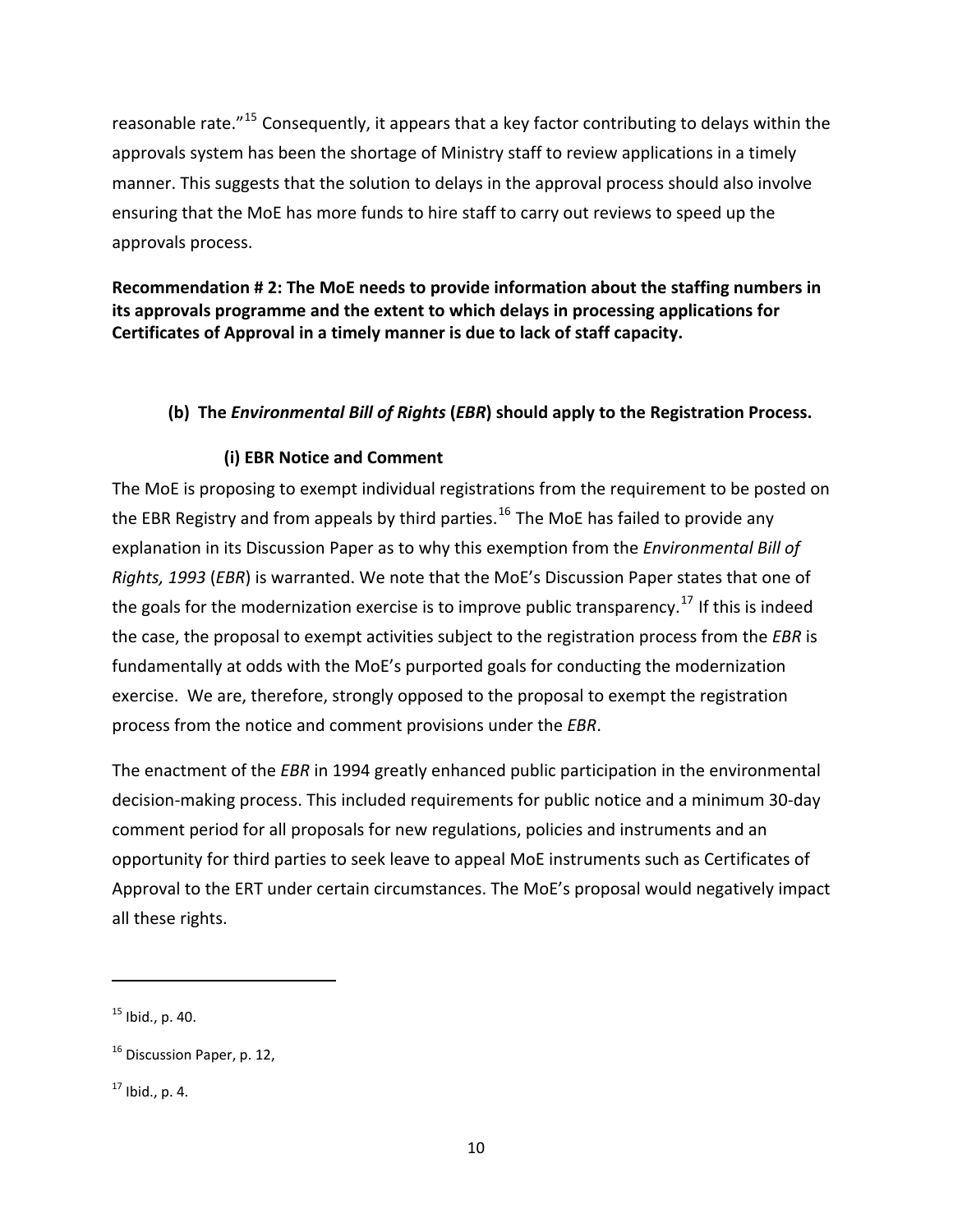An evaluation of the *EBR* almost a decade after its enactment concluded that it has improved access to information and decision‐making in Ontario and has not had any measurable impact on delaying approvals.<sup>[18](#page-10-0)</sup> It is our understanding that posting on the EBR Registry and the Ministry's screening of applications takes place concurrently, not in a serial fashion.<sup>[19](#page-10-1)</sup> Consequently, there is no evidence to suggest that posting on the EBR Registry has resulted in undue delay in the approval process. Furthermore, even if posting on the EBR Registry were to cause a lengthier registration process for applicants, this factor needs to be weighed against the significant benefits of having the public participate in the approval process.

Even after regulations have been passed identifying the eligibility of a particular activity for the registration process, there may be a number of factors which may subsequently indicate that a particular activity should not be allowed to be registered due to special circumstances. There needs to be an opportunity for public input on the suitability of an activity for registration as this can provide decision‐makers with access to important information about local conditions and circumstances about which they may not be aware. An activity which satisfies the eligibility criteria under regulation may, in fact, not be suitable for registration given unique local environmental conditions, such as its proximity to endangered species habitat and natural heritage features and systems. Furthermore, while an individual activity may not, by itself, pose a risk to the environment, numerous activities operating in relatively close proximity to each other may produce cumulative impacts which cause or are likely to cause adverse impacts to the environment and human health. The public may also be able to provide information to the MoE regarding environmental violations due to the past behaviour of an applicant which may warrant disallowing an activity to be registered. Consequently, even if a certain type of activity is deemed appropriate for registration, there may be unique features of a site or factors relating to the conduct of a particular applicant which may warrant not permitting the activity to be registered. A lack of meaningful participation will also tend to create instability and uncertainty in the approval process because citizens who have concerns about a particular

<span id="page-10-0"></span><sup>&</sup>lt;sup>18</sup> David McRobert & Catherine McAteer, "The Nuts, The Bolts And the Rest of the Machinery: A Guide to and Update on Ontario's Environmental Bill of Rights," Background Paper presented at the Environmental Law 200: New Developments and Current Issues to Comply in Today's Environment, Insight Conference, (August 2001) [unpublished] p. 29‐30.

<span id="page-10-1"></span> $19$  Ibid., p. 30.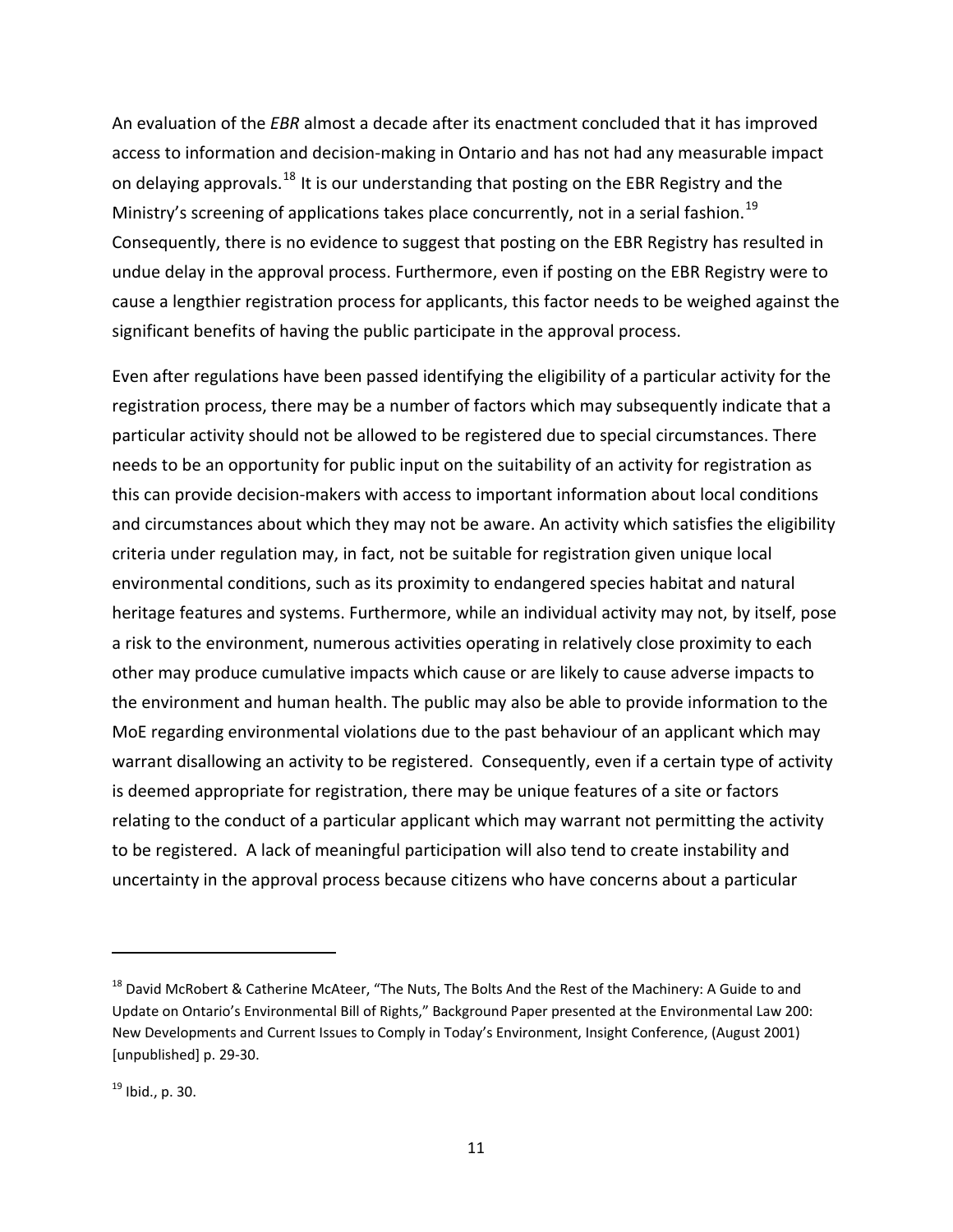<span id="page-11-0"></span>registration will seek other means through which to have their concerns heard. This, in turn, will make it more difficult and expensive for facilities to plan and undertake their operations.

The exemption of individual registrations from the *EBR* also raises concerns about how the MoE intends to fulfill its common law obligation to give notice to the public where their property may be affected by the activity. $^{20}$  $^{20}$  $^{20}$ 

We note that when the MoE recently undertook to streamline and expedite the approval process under the *Green Energy Act*, for renewable energy approvals, it maintained the requirement for notice and comment period under the *EBR* to ensure transparency and accountability.<sup>[21](#page-11-2)</sup> The MoE needs to do likewise in relation to its proposal to introduce a twotiered approval system in Ontario.

#### **Recommendation # 3: Individual registrations should be posted on the EBR Registry for a minimum 30‐day comment period prior to registration.**

#### **(ii) Leave to Appeal by Third Parties**

Legal commentators have remarked that the "mere existence of formal public comment opportunities should result in better or more environmentally sound proposals because proponents are aware that their proposals are likely to be reviewed and commented on under Part II of the *EBR*. This is particularly true for proposed instruments, which may be appealed under the *EBR* to an appellate body in certain circumstances." Thus, the *EBR* has increased the incentive to ensure that public input is solicited and accommodated or acted upon where possible or appropriate in the approval process.<sup>[22](#page-11-3)</sup>

In order for members of the public to appeal instruments under the *EBR*, they must meet the leave to appeal criteria under s. 41 of the *EBR*. The leave test has been criticized by some commentators as too onerous and since the enactment of the *EBR* approximately sixteen years ago, relatively few applications have been granted leave to appeal. Out of approximately 102

<span id="page-11-1"></span><sup>20</sup> *795833 Ontario Inc*. *v. Ontario (Attorney General)* (1990), 17 C.E.L.R. (N.S.) 107.

<span id="page-11-2"></span><sup>&</sup>lt;sup>21</sup> Ontario Ministry of Environment, Guide, PIBS 7394e, "Provincial Approval for Renewable Energy Projects" (Toronto: MoE, 2010) p. 17, online: [<http://www.ene.gov.on.ca/en/business/green](http://www.ene.gov.on.ca/en/business/green-energy/docs/REP_Guide.pdf)-energy/docs/REP\_Guide.pdf>.

<span id="page-11-3"></span><sup>22</sup> P. Muldoon and R. Lindgren, *The Environmental Bill of Rights: A Practical Guide,* (Toronto: Emond Montgomery Publication Limited, 1995) p. 89.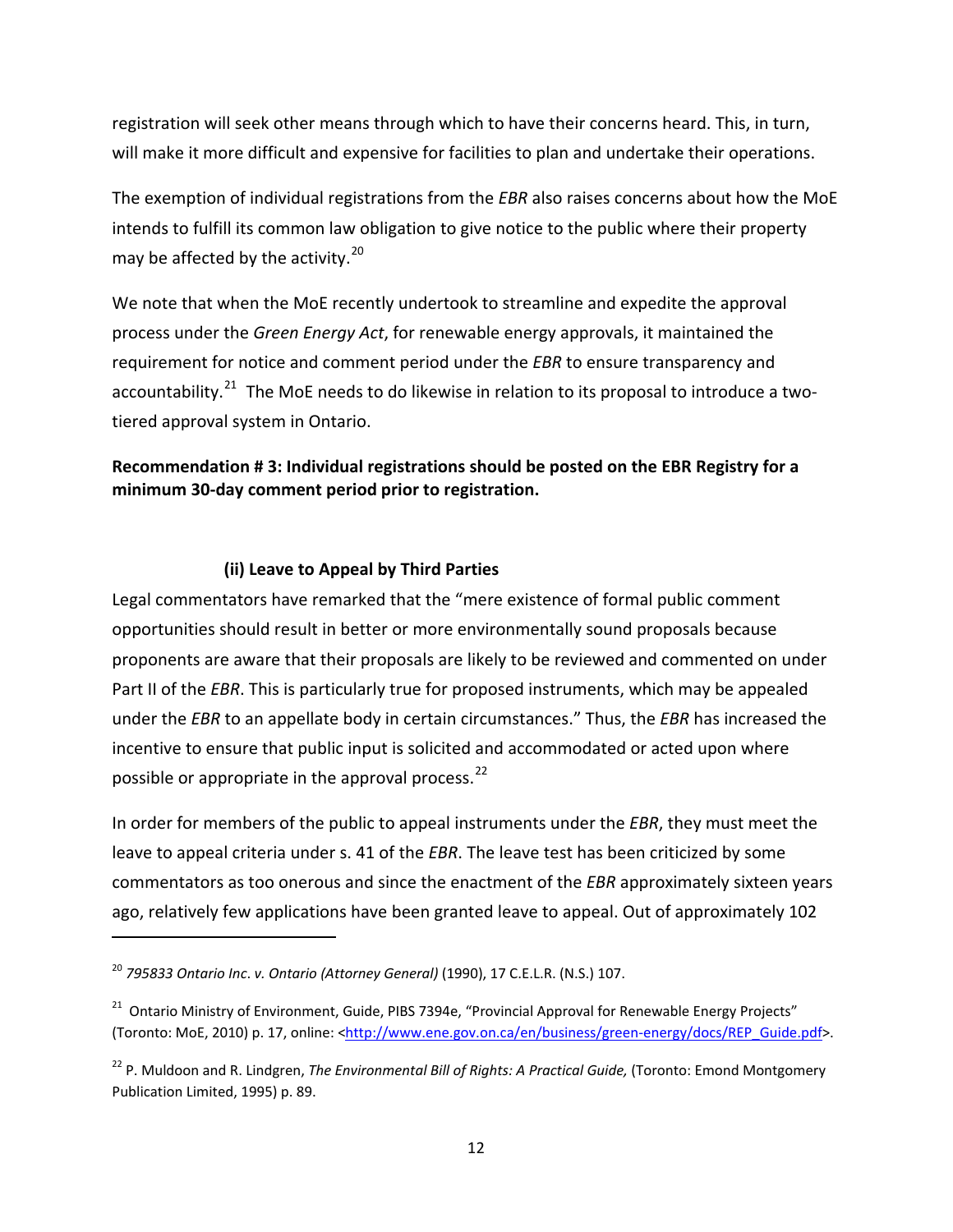applications, as of last year about 25 applications have been granted leave. However, in a number of cases, where leave has been granted, the approval in question was ultimately either amended or revoked. Notable recent examples include: the *Lafarge* case; *Baker v. Ontario (Director, Ministry of Environment)*; [23](#page-12-0) *Trent Talbot River Property Owners Association v. Ontario (Director, Ministry of Environment)*; [24](#page-12-1) and *Lukasik v. Ontario (Director, Ministry of Environment).*[25](#page-12-2) Public participation and the leave to appeal provisions have, thus, been instrumental in making changes to Certificates of Approval and other instruments to ensure protection of the environment and human health.

Most disputed approvals, where leave has been granted, have tended to be resolved prior to reaching a hearing through mediation and settlement discussions. However, the option of proceeding to a hearing has been an important factor which has contributed to the negotiations process. An applicant for a Certificate of Approval is likely to be more willing to reach a compromise with individuals who may be potentially impacted, if there is a possibility of the ERT ultimately denying the application at a hearing. The prospect of being faced with a leave to appeal by third parties can also ensure that applicants do not provide false or misleading information as they know the public can challenge this information and bring any critical errors in their application to the attention of the ERT. This is particularly important given that the MoE will be relying on the applicant's own assessment about the proposed activity at a particular site to determine whether it should be subject to registration. The public, therefore, has a vital role to play in the approval process and while the leave to appeal provisions may on occasion be expensive and time consuming, it has proven to be an extremely important way to ensure the MoE is aware of all the facts before it authorizes a business activity to operate in Ontario.

The leave to appeal process, in contrast to a request for review or investigation under the *EBR*, allows the public to take proactive steps to have the Director's decision to issue the Certificate

<span id="page-12-0"></span><sup>23</sup> *Baker v. Ontario (Director, Ministry of the Environment)* (December 22 2008), Toronto, 07‐009 to 07‐016 (Ontario Environmental Review Tribunal), online: [<http://www.ert.gov.on.ca/files/DEC/07009d1.pdf>](http://www.ert.gov.on.ca/files/DEC/07009d1.pdf).

<span id="page-12-1"></span><sup>24</sup> *Trent Talbot River Property Owners Association v. Ontario (Director, Ministry of the Environment)* (2007) 31 C.E.L.R. (3d) 129.

<span id="page-12-2"></span><sup>25</sup> *Lukasik v. Ontario (Director, Ministry of Environment)* 2004 Carswell Ont. 3573 (Ontario Environmental Review Tribunal, (WLeC).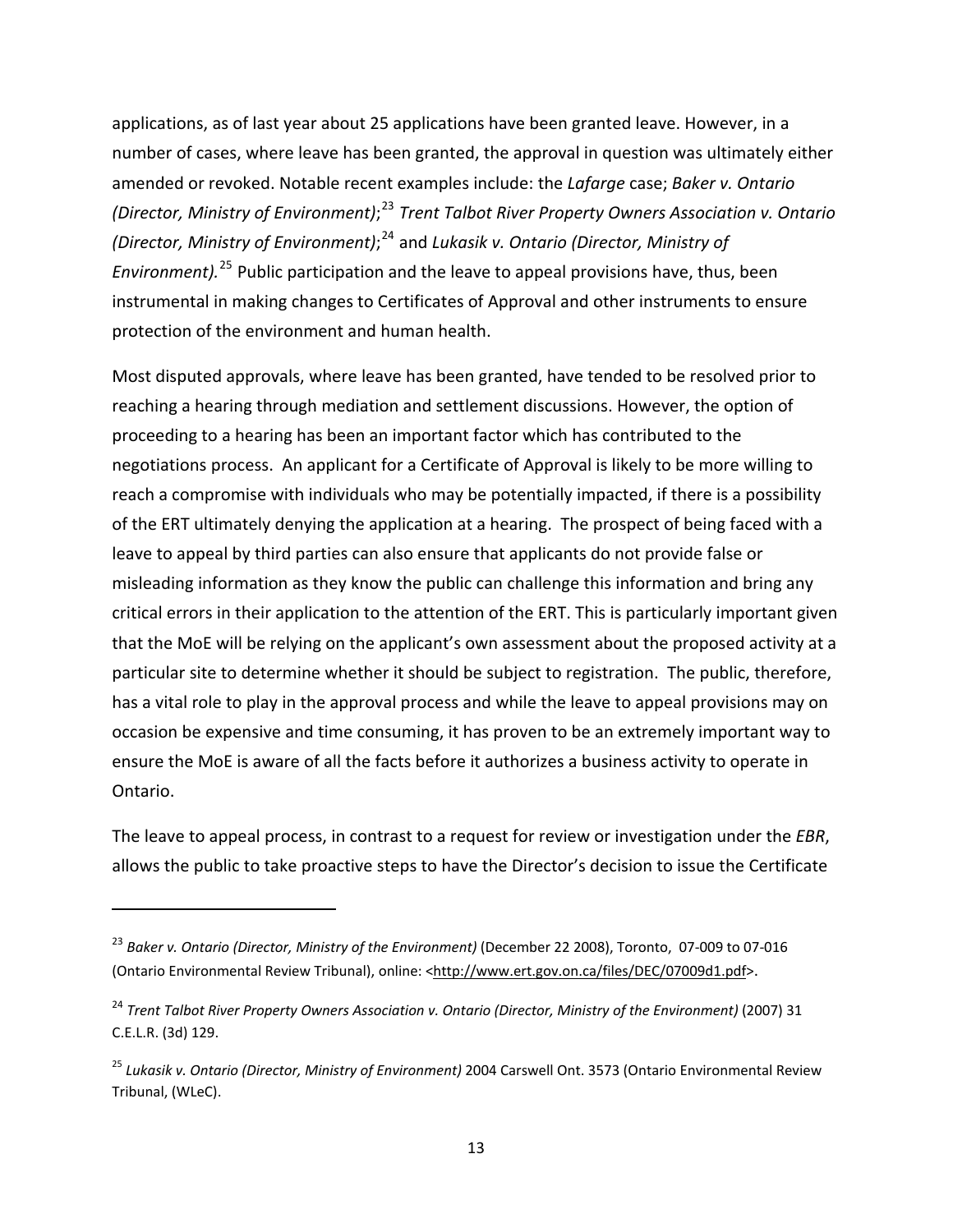<span id="page-13-0"></span>of Approval reviewed independently by the ERT prior to the operation of the facility. The leave to appeal provision, thus, constitutes a core component of the *EBR* regime. The MoE's proposal, as presented, would revoke these fundamental rights in relation to individual registrations and raises serious concerns about the Ontario government's commitment to public participation in the environmental decision‐making process.

# **Recommendation # 4: Individual registrations should be subject to appeals by third parties under the** *EBR***.**

# **(c) The Proposed Framework fails to consider "cumulative effects" and the MoE's Statement of Environmental Values**

#### **(i) Failure to Consider Cumulative Effects**

A fundamental weakness with the approvals system in Ontario has been the failure of the MoE to address the issue of cumulative effects when decision‐makers issue Certificates of Approval or other instruments for individual facilities. In areas such as Sarnia, Sudbury, Hamilton and Windsor, for example, individual facilities are approved without consideration of background air quality or other nearby sources of pollution in the vicinity, potentially resulting in air pollution that is disproportionately higher than in other parts of the province. Research has established that areas of the province that have higher air contaminant releases also tend to have higher poverty rates, raising serious concerns about environmental equity considerations regarding the siting and operation of industrial facilities in the province.<sup>[26](#page-13-1)</sup> However, the MoE's Discussion Paper does not provide any reference to the issue of cumulative effects and how it will be considered and integrated in the proposed new approval regime for Ontario.

The MoE's failure to consider cumulative impacts in its approvals process was the subject of criticism by the ERT in a decision granting several members of the public leave to appeal the Director's issuance of two Certificates of Approval to Lafarge Canada Inc.<sup>[27](#page-13-2)</sup> The Tribunal held that the Director should have assessed the potential cumulative ecological consequences of

<span id="page-13-1"></span><sup>26</sup> Pollution Watch, *An Examination of Pollution and Poverty in the Great Lakes Basin*, (Pollution Watch: Toronto) November 2008, pp. 2-4, online: <[http://www.pollutionwatch.org/pub/PW\\_Pollution\\_Poverty.Report.pdf](http://www.pollutionwatch.org/pub/PW_Pollution_Poverty.Report.pdf)>.

<span id="page-13-2"></span><sup>27</sup> *Dawber v. Ontario (Director, Ministry of the Environment)*, 28 C.E.L.R. (3d) 281 (Environmental Review Tribunal, April 4, 2007) aff'd 36 C.E.L.R. (3d) 191 (Ont. Div. Ct. Jun 18, 2008), leave to appeal to C.A. refused (November 26, 2008).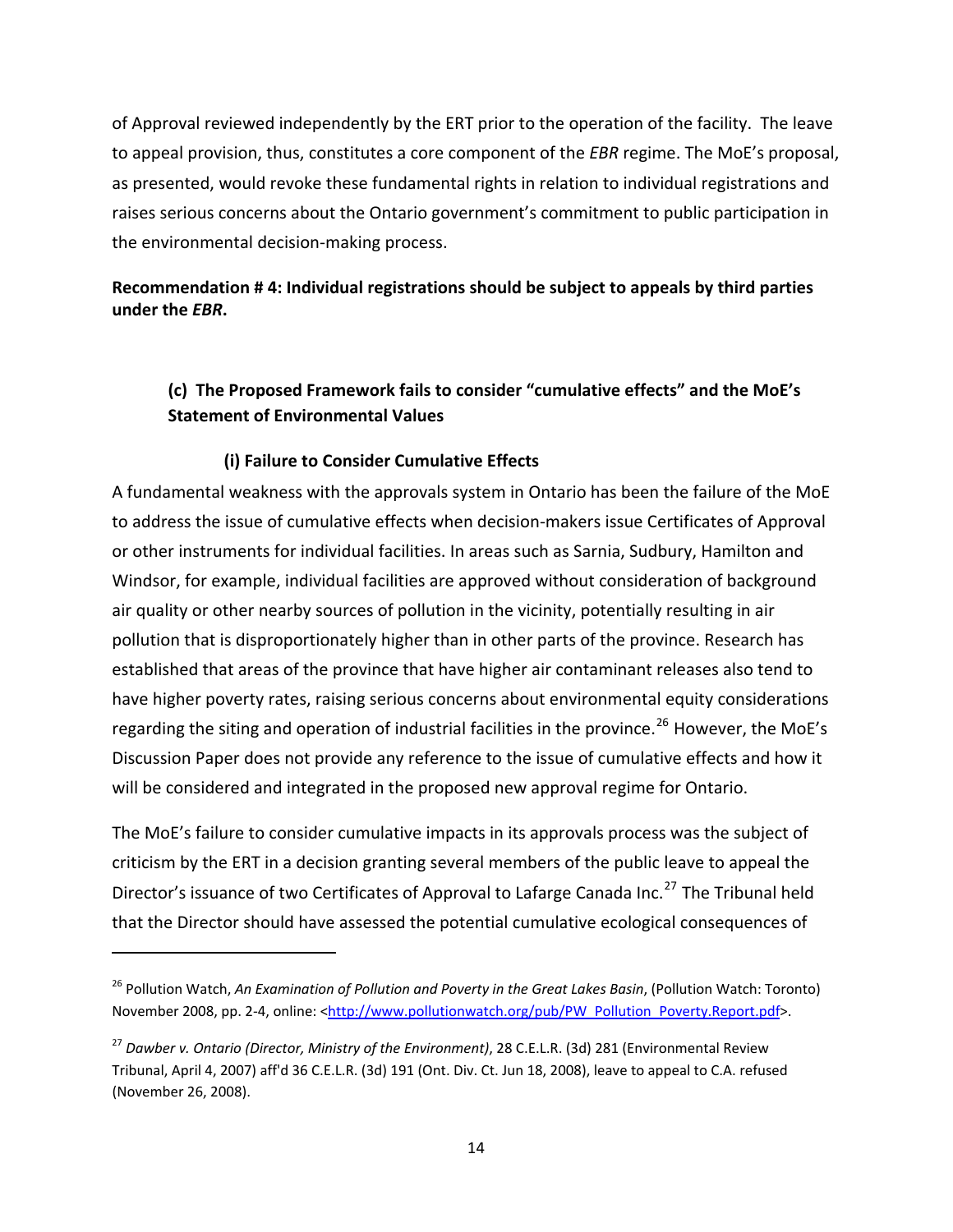approving the Lafarge applications before deciding whether to issue the Certificates of Approval to the company.

In the wake of the *Lafarge* case, stakeholders expressed concern about the failure of the MoE to consider and integrate cumulative effects into Ontario's approval process in order to make the system more protective of the environment and human health. Subsequently, Ecojustice filed an application for review under s. 61 of the *EBR* regarding the need for a new regulatory framework to address cumulative effects. $^{28}$  $^{28}$  $^{28}$  The MoE has indicated that it would undertake the review requested by Ecojustice.<sup>[29](#page-14-1)</sup> However, the MoE has not announced a timeline for the completion of the review. In the meantime, the ECO has contracted ENVIRON EC (Canada) Inc. to complete two research projects on how different jurisdictions address the issue of cumulative effects of air contaminants in airsheds and to assess the feasibility of adapting the approaches used in other jurisdictions to Ontario's regulatory framework. These reports have been completed and have been posted on the ECO's website. $30$ 

CELA and Ecojustice have also made recommendations to the MoE about the need to incorporate cumulative impacts into the approvals system. They have urged the MoE to implement a legislated planning process to ensure that pollution in heavily contaminated areas is reduced to protect the environment and human health. $31$  This includes providing statutory authority to the Minister of the Environment to designate an area of the province as a

<span id="page-14-0"></span><sup>&</sup>lt;sup>28</sup> Ecojustice, Application for Review under Section 61 of the Environmental Bill of Rights, 1993 Concerning the Need *for Regulatory Amendments for Pollution Hot Spots*, (Toronto: Ecojustice, January 29, 2009) online: [<http://www.ecojustice.ca/media](http://www.ecojustice.ca/media-centre/press-releases/chemical-valley-residents-demand-new-law-for-ontarios-pollution-hot-spots?searchterm=hotspots)‐centre/press‐releases/chemical‐valley‐residents‐demand‐new‐law‐for‐ ontarios‐pollution‐hot‐[spots?searchterm=hotspots>](http://www.ecojustice.ca/media-centre/press-releases/chemical-valley-residents-demand-new-law-for-ontarios-pollution-hot-spots?searchterm=hotspots).

<span id="page-14-1"></span><sup>&</sup>lt;sup>29</sup> Letter from Debra Sikora, Assistant Deputy Minister, Corporate Management Division, Ministry of Environment and John Lieou, Assistant Deputy Minister, Ministry of Environment to Ms. Ada Lockridge and Mr. Ronald Plain, dated May 11, 1009.

<span id="page-14-2"></span><sup>30</sup> Environ EC (Canada) Inc., *Jurisdictional Review of Regulations for Air Quality Management*, (Mississauga, Ontario, May 2009) online: [<http://www.eco.on.ca/eng/uploads/eng\\_pdfs/2009/2009AirQuality1.pdf>](http://www.eco.on.ca/eng/uploads/eng_pdfs/2009/2009AirQuality1.pdf). Environ EC (Canada) Inc., *Feasibility of Adapting Regulations for Air Quality Management to Ontario's Existing Regulatory Framework*, (Mississauga, Ontario, May 2009) online: [<http://www.eco.on.ca/eng/uploads/eng\\_pdfs/2009/2009AirQuality2.pdf>](http://www.eco.on.ca/eng/uploads/eng_pdfs/2009/2009AirQuality2.pdf).

<span id="page-14-3"></span><sup>31</sup> Ecojustice and Canadian Environmental Law Association, *Briefing Paper Regarding Cumulative Effects Under Ontario Pollution Law*, November 2, 2009.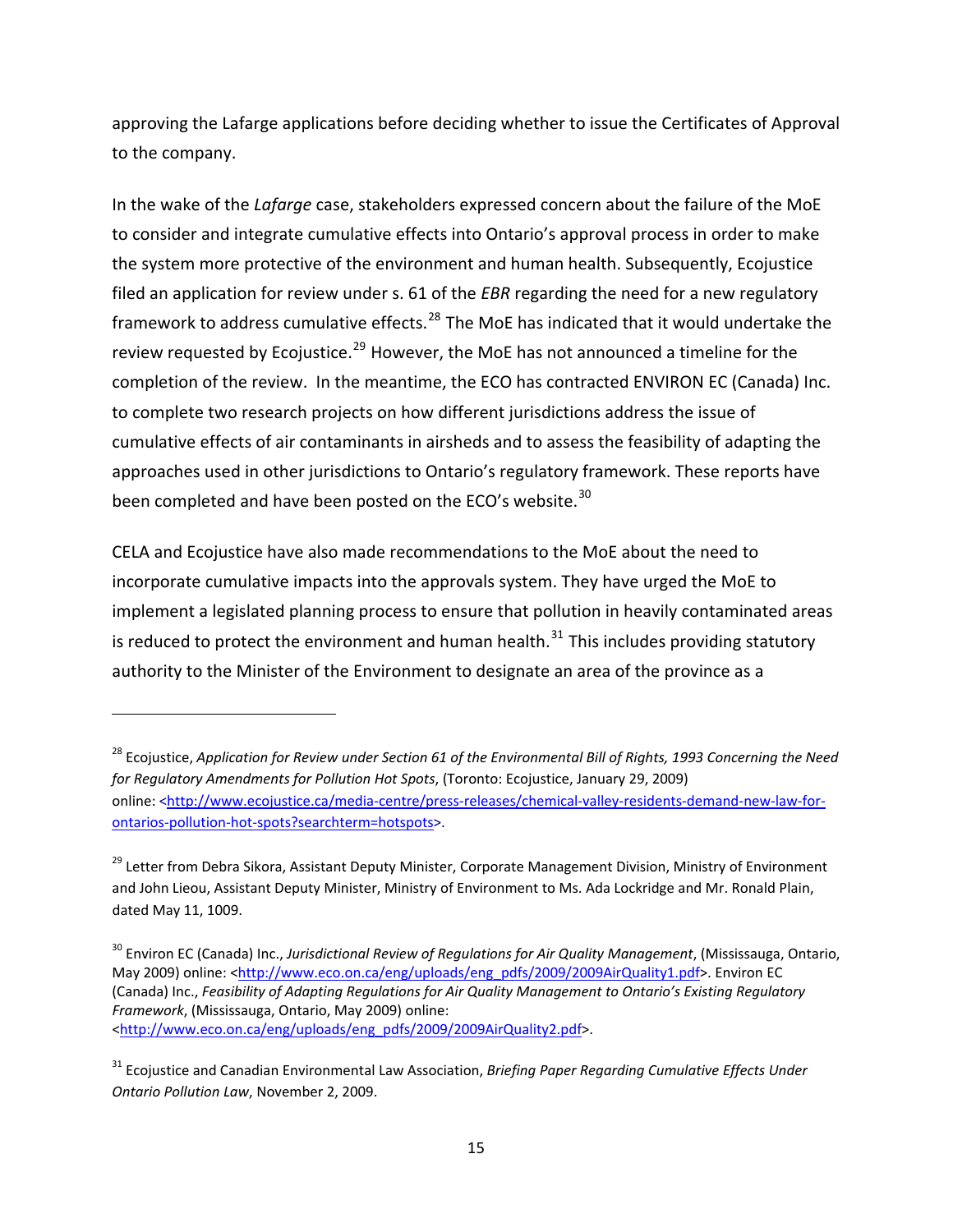'cumulative air contaminant reduction area' and the preparation of a 'contaminant reduction plan' for that area.<sup>[32](#page-15-0)</sup>

The ECO has cautioned that when the MoE is required to off‐load or deregulate sectors from the Certificate of Approval process the "consequent decrease in regulatory oversight may present risks to the environment and human health. 'Low risk' facilities still produce impacts to the environment. Indeed, the cumulative impact of several low‐risk facilities located closely together (as they commonly are) can be significant."<sup>[33](#page-15-1)</sup> Given these concerns, the MoE's failure to address how cumulative impacts will be considered in the context of the proposed registration system, particularly in the areas of the province that are already disproportionably exposed to high levels of pollution, constitutes a glaring omission.

At present, if a facility requires a Certificate of Approval under the *Environmental Protection Act*, (*EPA*) to discharge pollutants into the air, the applicant must show compliance with the point of impingement standards set out in O.Reg. 419/05.<sup>[34](#page-15-2)</sup> Compliance is demonstrated by preparing and submitting with the application for an approval, an Emission Summary Dispersion Modelling (ESDM) report, which assesses property line concentrations of emissions from the facility using local meteorological information and local site conditions.<sup>[35](#page-15-3)</sup> The intention of this regulation is to protect local communities and the local environment from exposure to air pollutants.

It is important to note that all approvals of air emissions include a site specific assessment to estimate pollution levels to ensure the environment and local communities are provided with adequate protection from exposure to harmful substances. It is unclear if such an analysis could, or would, be undertaken for an activity or a facility subject to the registry process. Without a local site specific assessment, as presently required through the Certificate of Approval process, it would not be possible to assess whether activities that emit air contaminants are in compliance with the point of impingement standards under O.Reg. 419/05.

<span id="page-15-0"></span> $32$  Ibid.

<span id="page-15-1"></span><sup>33</sup> Environmental Commissioner of Ontario, *supra* note 11, p. 41.

<span id="page-15-2"></span><sup>34</sup> *Environmental Protection Act* (*EPA*), R.S.O. 1990, c.E.19 as amended, Section 9; O.Reg 419/05, Air Pollution‐ Local Air Quality (O.Reg 419/05), Section 22.

<span id="page-15-3"></span> $35$  O.Reg 419/05, Section 26.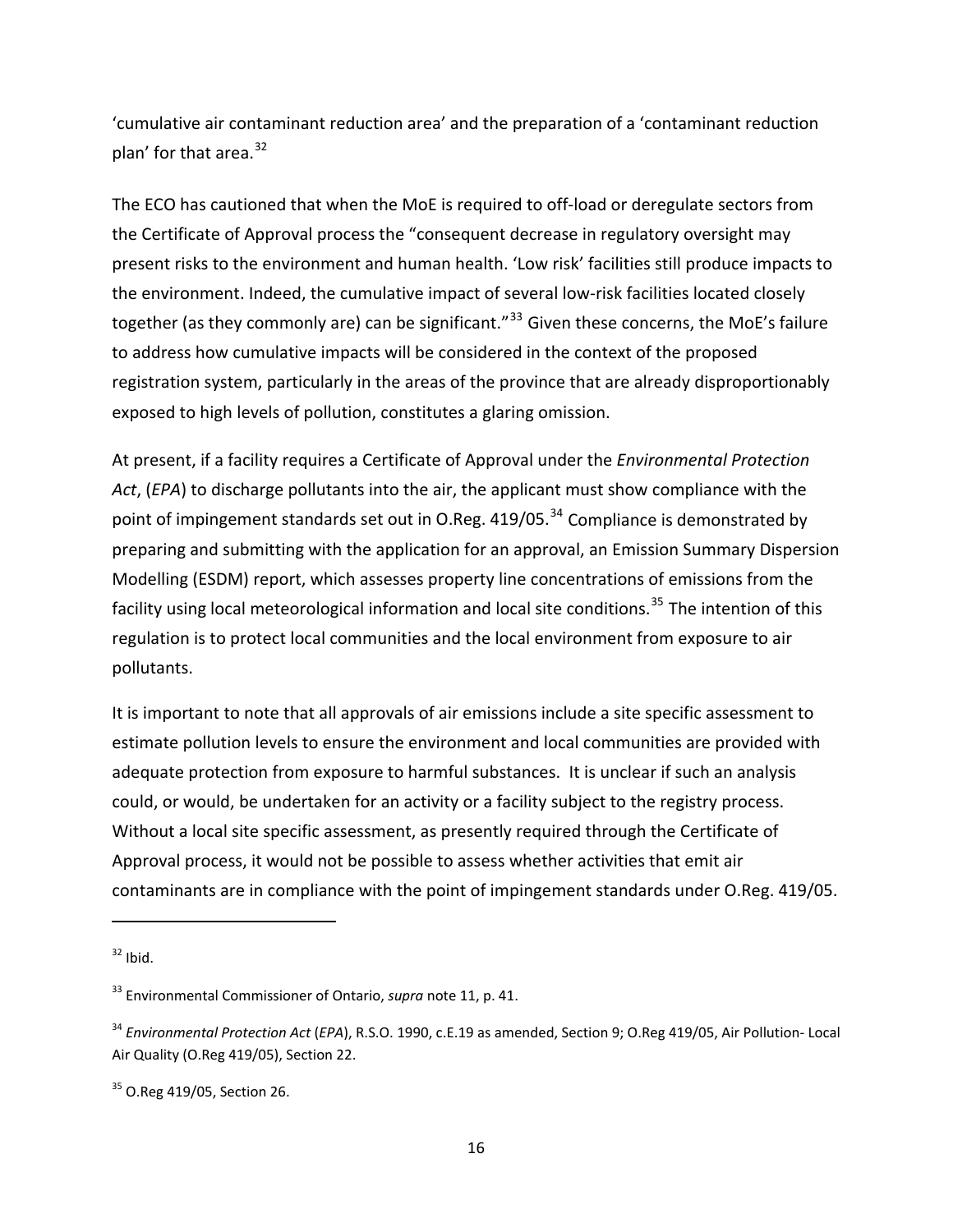<span id="page-16-0"></span>Consequently, activities or facilities subject to the registration process could potentially be in violation of Ontario's air standards which seek to protect the environment and human health.

While the ESDM report constitutes a critical component for ensuring compliance with O.Reg 419/05, the regulation fails to require that cumulative impacts such as background concentrations and emissions from other neighbouring sources be assessed as part of the ESDM report.<sup>[36](#page-16-1)</sup> This constitutes a fundamental flaw in the regulatory framework governing air approvals in Ontario. The MoE, therefore, needs to make the integration of cumulative effects into the approvals process a priority over matters of administrative efficiencies, including "delay." The MoE needs to expeditiously establish and implement a regulatory framework which requires decision-makers to consider the potential cumulative impact in a rigorous, predictable, meaningful manner when issuing Certificates of Approval and other instruments. This should be done before the Ministry takes any further steps to establish a two‐tiered approvals regime in Ontario.

**Recommendation # 5: The MoE needs to establish and implement a regulatory framework which requires decision‐makers to consider the potential cumulative impacts in a rigorous, predictable, meaningful manner when issuing Certificates of Approval and other instruments.**

**Recommendation # 6: The MoE should establish a regulatory framework which considers the potential cumulative impacts in the approval process, prior to taking any further steps to establish a two‐tiered approval system in Ontario.** 

# **(ii) Failure to Consider the MoE's Statement Environmental Values**

It is also very surprising that the MoE's Discussion Paper does not indicate how the MoE's Statement of Environmental Values (SEV) has been considered and applied in the proposed legislative framework for modernizing the approvals system. Section 11 of the *EBR* requires the Minster to take every reasonable step to ensure the SEV is considered when environmentally

<span id="page-16-1"></span><sup>&</sup>lt;sup>36</sup> Letter from Joseph F. Castrilli, Counsel, Canadian Environmental Law Association & Elaine MacDonald, Senior Scientist, Ecojustice to Minne deJong, Manager, Human Toxicology and Air Standards Section, Ministry of Environment dated, September 29, 2009, online:

[<sup>&</sup>lt;http://www.cela.ca/sites/cela.ca/files/677Reg419\\_05LocalAirQuality.pdf](http://www.cela.ca/sites/cela.ca/files/677Reg419_05LocalAirQuality.pdf) >; Letter from Joseph F. Castrilli, Counsel, Canadian Environmental Law Association & Elaine MacDonald to Catherine Grant, Engineer Specialist, Air Standards and Risk Management, Environmental Sciences and Standards Division, Standards Developments Branch, Ministry of Environment dated September 8, 2009, online: <[http://www.cela.ca/sites/cela.ca/files/671](http://www.cela.ca/sites/cela.ca/files/671-OReg41905.pdf)-[OReg41905.pdf](http://www.cela.ca/sites/cela.ca/files/671-OReg41905.pdf)>.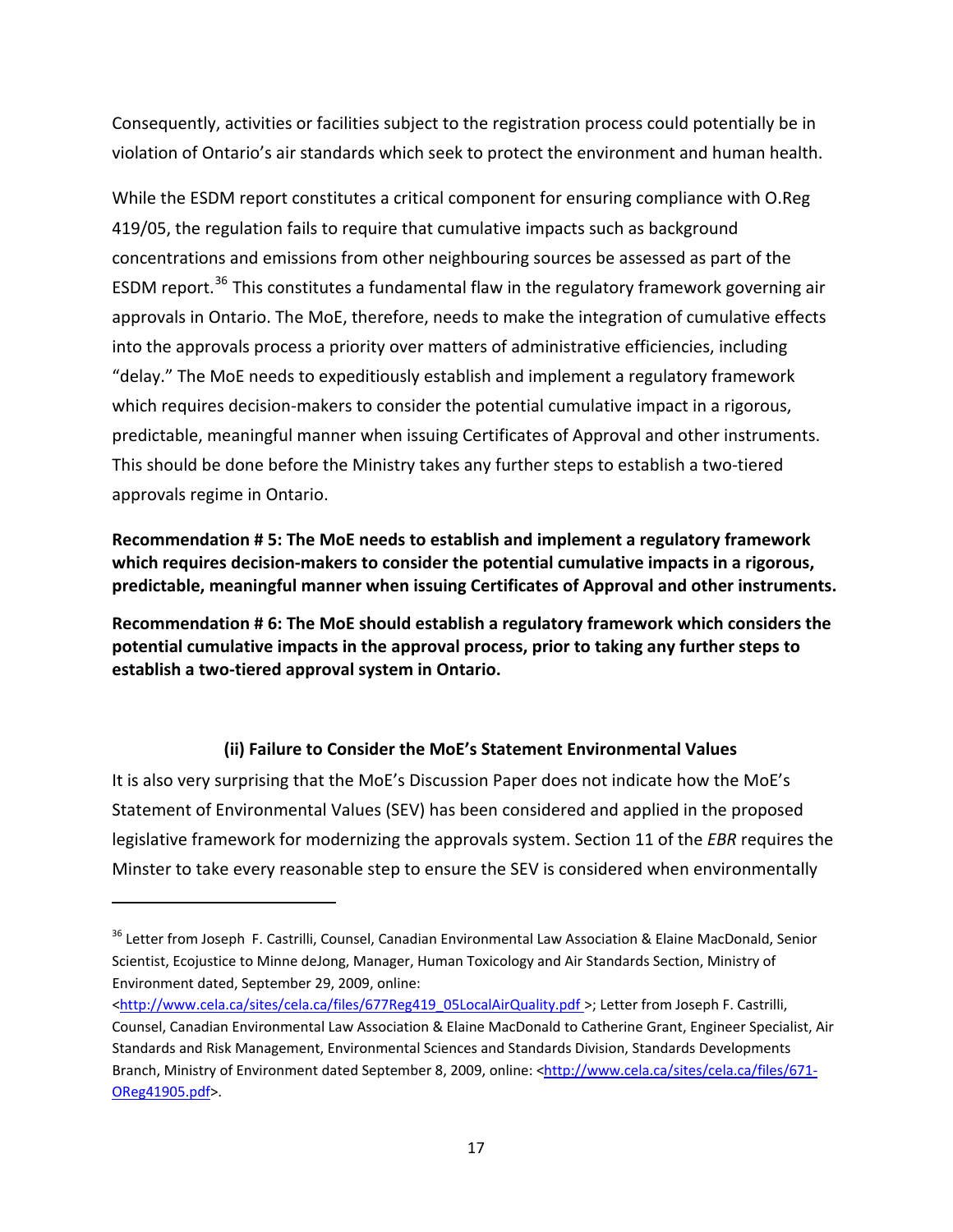<span id="page-17-0"></span>significant decisions are made within the Ministry. The MoE has indicated that the modernization exercise will involve updating possibly four or more statutes, amending 40 new regulations as well as enacting new regulations.<sup>[37](#page-17-1)</sup> Yet, there is not a single reference to the MOE's SEV in the Discussion Paper, nor an explanation of how SEV principles will be considered and applied as the MoE develops a new approvals regime.

#### **Recommendation # 7: The MoE needs to indicate to the public how it has considered and applied the MoE's SEV in its proposal to develop a new approvals regime for Ontario.**

# **(d) The Proposed Framework Lacks Details about a Monitoring and Compliance Strategy**

The MoE Discussion Paper states that "… the Ministry is proposing to introduce a system where the appropriate tools would be applied to achieve the best environmental outcomes for each type of activity being considered.<sup>"[38](#page-17-2)</sup> Presumably the MoE would want to assess the effectiveness of the establishment of a registration process in protecting the environment and human health. However, there is no indication in the MoE's Discussion Paper as to how the Ministry would go about assessing industry's compliance under the registration process or the environmental performance of these companies.

#### **(i) Monitoring**

Other jurisdictions, such as Massachusetts, which have adopted a permit‐by‐rule system for certain sectors, have established an evaluation methodology which assesses the effectiveness of their program. The Massachusetts Department of Environmental Protection (DEP) Environmental Results Program (ERP) has an evaluation methodology aimed at tracking results, targeting inspections and providing compliance assistance through outreach activities and workbooks.<sup>[39](#page-17-3)</sup> The MoE needs to establish a similar strategy for activities which are subject to the registration process. A key component of this strategy should include compulsory monitoring for those industries subject to the registration process. The monitoring requirement should be specified in regulation to have the force of law. This is essential to ensure that the

<span id="page-17-1"></span><sup>37</sup> Kevin Perry, *supra* note 4, p. 4.

<span id="page-17-2"></span><sup>&</sup>lt;sup>38</sup> Discussion Paper, p. 6.

<span id="page-17-3"></span><sup>&</sup>lt;sup>39</sup> See: [http://www.mass.gov/dep/service/about](http://www.mass.gov/dep/service/about%2011.htm) 11.htm.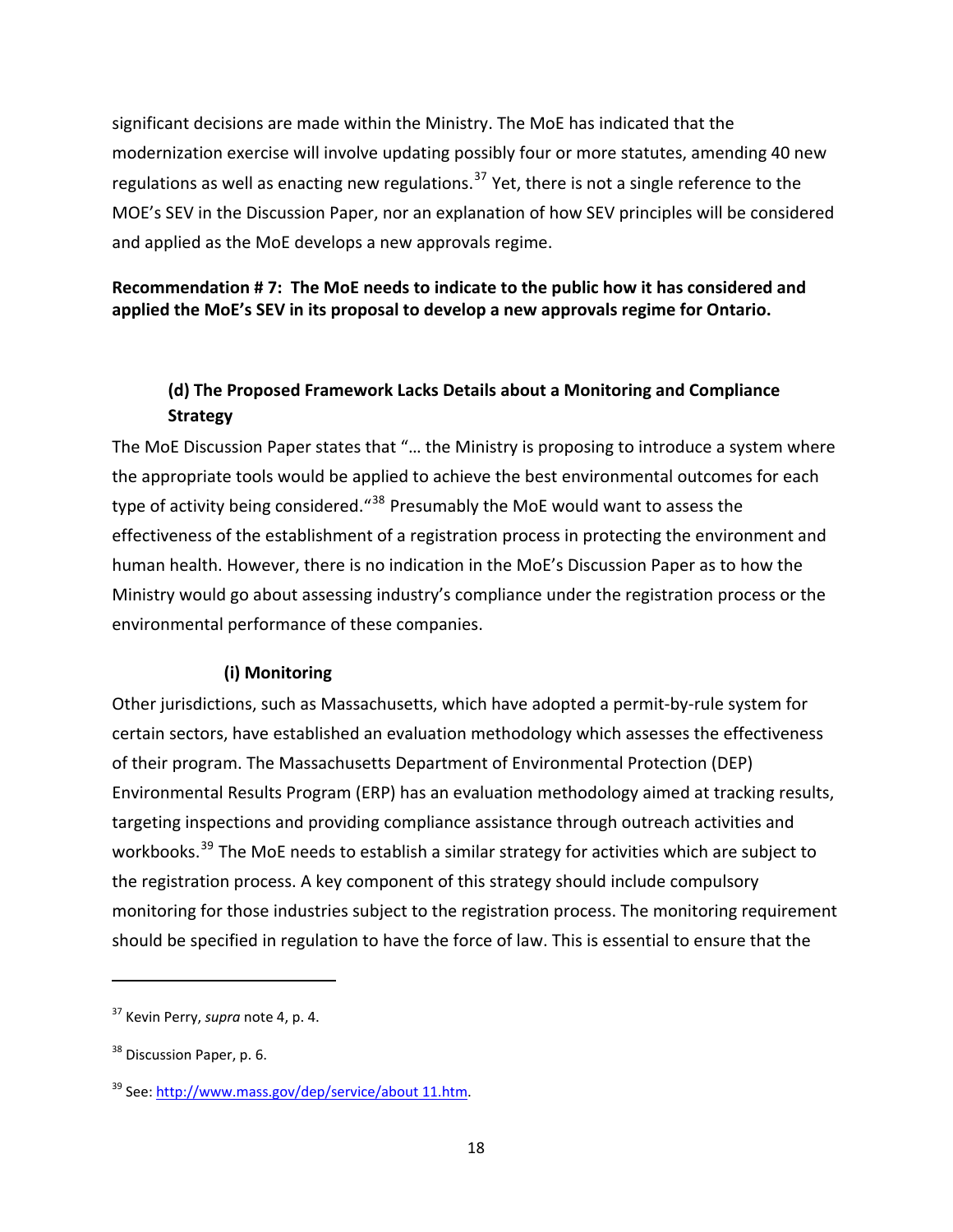<span id="page-18-0"></span>pollution control technologies are operating effectively and to assess the releases of contaminants into the environment.

Monitoring requirements specified in regulation should include the following:

- Monitoring and sampling location
- Frequency of monitoring or sampling (e.g. twice a week or twice a month)
- Types of sample (e.g. on‐line or composite)
- Parameters to be measured
- Monitoring methods
- Analytical methods

• Data recording, record keeping and reporting requirements.

The MoE should ensure that the monitoring data is made available to the public to ensure transparency and accountability by industry and government.

**Recommendation # 8: The MoE needs to establish monitoring requirements in regulations for those activities which will be subject to the registration process to ensure that their pollution control technologies are operating effectively and to assess the releases of contaminants into the environment.** 

**Recommendation # 9: The MoE should ensure that the monitoring data is made available to the public to ensure transparency and accountability by industry and government.**

# **(ii) Compliance and Enforcement strategy**

The MoE's Compliance Policy Manual which sets out the Ministry's approach to compliance and enforcement should be revised to include industries subject to the registration process.<sup>[40](#page-18-1)</sup> The MoE needs to develop a compliance and enforcement strategy for these industries, which should include an evaluation methodology designed to target facilities for inspections to ensure that they are meeting regulatory requirements and to assess industry‐wide compliance.

<span id="page-18-1"></span><sup>40</sup> Ontario Ministry of Environment, *Compliance Policy: Applying Abatement and Enforcement Tools*, (Toronto: MoE, May 2007).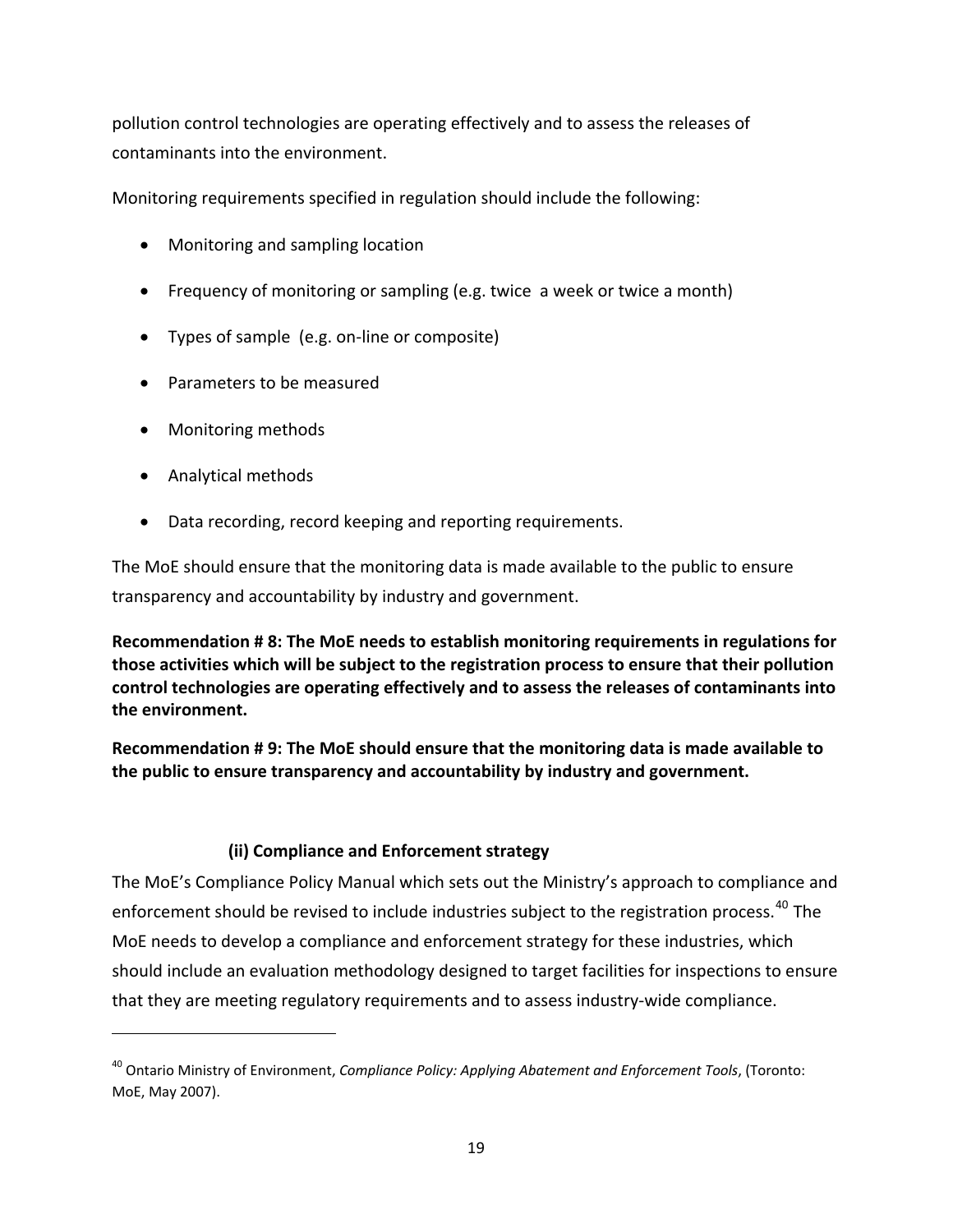<span id="page-19-0"></span>Information about industry-wide compliance for activities subject to the registration process should be made publicly available to increase industry and government accountability. The MoE should provide an indication of how it will deal with complaints from the public in the event that an activity subject to the registration process causes adverse impacts to the natural environment and human health.

The MoE also needs to provide details about how staff and resources will be re‐allocated to address inspections for activities subject to the registration process. The MoE should not proceed with the establishment of the registration process until it provides a detailed strategy on how it would assess compliance for activities subject to the registration system.

**Recommendation # 10: The MoE needs to establish a compliance strategy for activities which are subject to the registration process. This includes the establishment of an evaluation methodology designed to target facilities for inspections to ensure that they are meeting regulatory requirements, as well as an assessment of industry‐wide compliance.**

**Recommendation # 11: Information about industry‐wide compliance for activities subject to the registration process should be made publicly available to increase industry and government accountability.**

**Recommendation # 12: The MoE should indicate how it will deal with complaints from the public in the event that an activity subject to the registration process causes adverse impacts.**

**Recommendation # 13: The MoE should provide details on how staff and resources will be re‐ allocated to address inspections of activities subject to the registration process.** 

**Recommendation # 14: The MoE should not proceed with the establishment of the registration process until it provides a detailed strategy on how it intends to assess compliance for activities subject to the registration process.** 

# **(e) Legal Implications of Registration and Regulatory Negligence**

#### **(i) The Legal Implications of Registration**

The MoE's Discussion Paper does not provide any clarification about the legal nature and status of activities subject to the registration. It is not precisely defined whether activities which operate subject to the registration process will be deemed to have statutory authority to carry out the activity. If they are deemed to have statutory authority to undertake the activity pursuant to regulation, this will have significant ramifications on the public's rights to bring a civil action against an activity operating under the registration process which causes adverse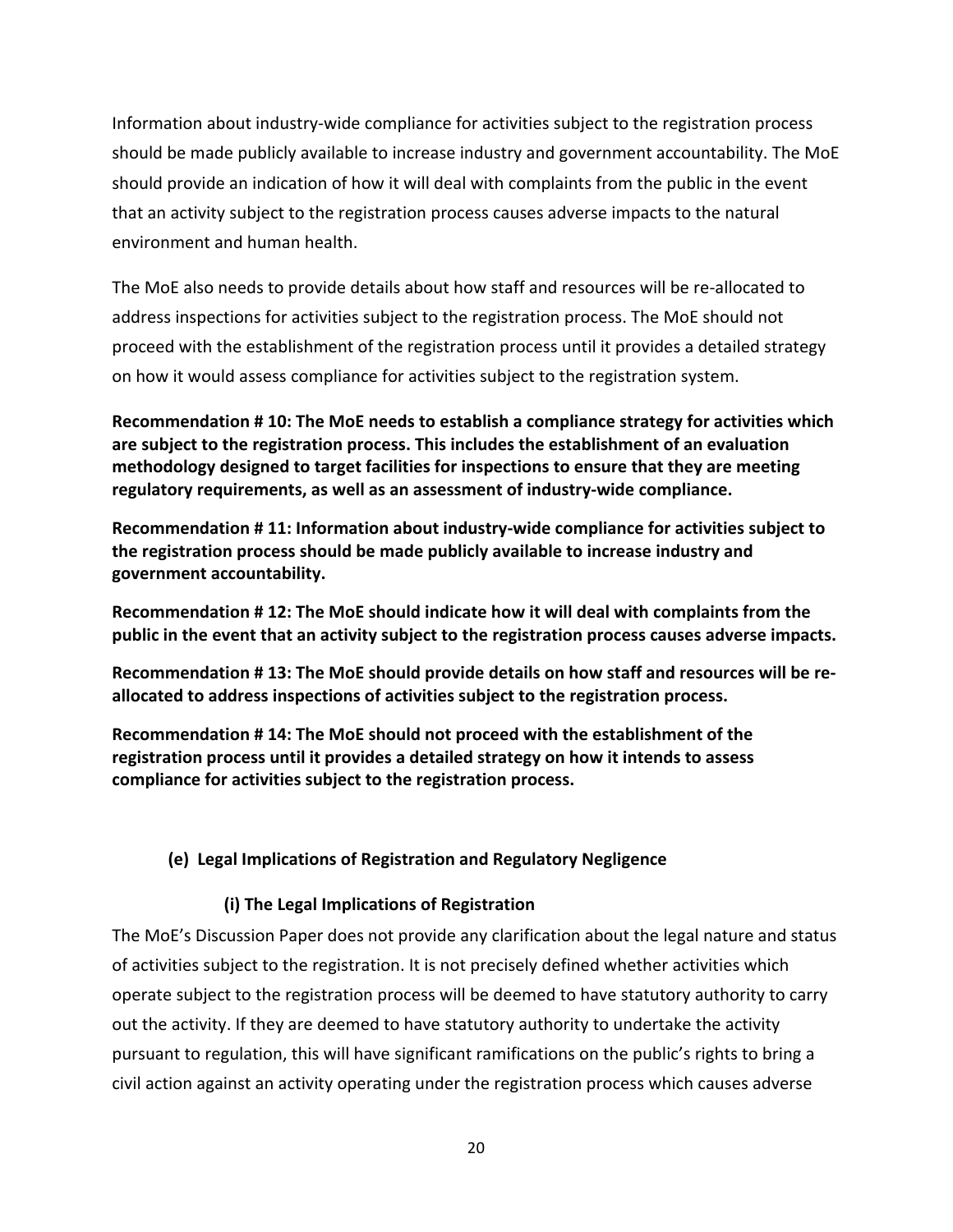impacts. The defence of statutory authority provides that "if the legislature expressly or implicitly says a work can be carried out but which can only be done by causing a nuisance, then the legislation has authorized an infringement of private rights. If no compensation is provided in statute, all redress is barred."<sup>[41](#page-20-0)</sup> The defence of statutory authorization applies to claims in private nuisance, public nuisance, Rylands and Fletcher and to riparian rights.<sup>[42](#page-20-1)</sup>

The issuance of a Certificate of Approval, however, does not provide a defence to the approval holder from an action arising from the approved activity.<sup>[43](#page-20-2)</sup> There have been some lower court decisions which have extended the statutory authorization defence to Certificates of Approval. However, these decisions are at odds with the Supreme Court of Canada's pronouncement on this issue in *British Columbia's Growers Ltd v. Portage la Prairie (City)*. [44](#page-20-3) Legal commentators have also noted that these recent decisions "attach unwarranted significance to the issue of a Certificate of Approval and fail to recognize that its purpose is to ensure that an undertaking is operated in accordance with government accepted procedures. "[45](#page-20-4)

The establishment of a registration system, thus, can have serious consequences on the public's right to bring civil actions for damages arising from activities covered by this system. The defence of statutory authorization in conjunction with the Crown immunity clause, discussed below, means that the public will not have recourse to civil remedies for adverse impacts caused by activities subject to the registration system.

**Recommendation # 15: The MoE should provide the public with a clear statement of the legal meaning and status of the registration system and whether the registration system would provide a defence of statutory authorization to proponents.** 

<span id="page-20-1"></span> $42$  Ibid.

<span id="page-20-2"></span> $43$  Ibid., p. 257.

<span id="page-20-0"></span><sup>41</sup> M.D Faieta, et al, *Environmental Harm: Civil Actions and Compensation*, (Toronto: Butterworths Canada, 1996) p. 242.

<span id="page-20-3"></span><sup>44</sup> *British Columbia's Growers Ltd v. Portage la Prairie (City),* [1966] S.C.R. 150*.*

<span id="page-20-4"></span><sup>45</sup> M.D Faieta, et al, *supra* note 41, p. 257.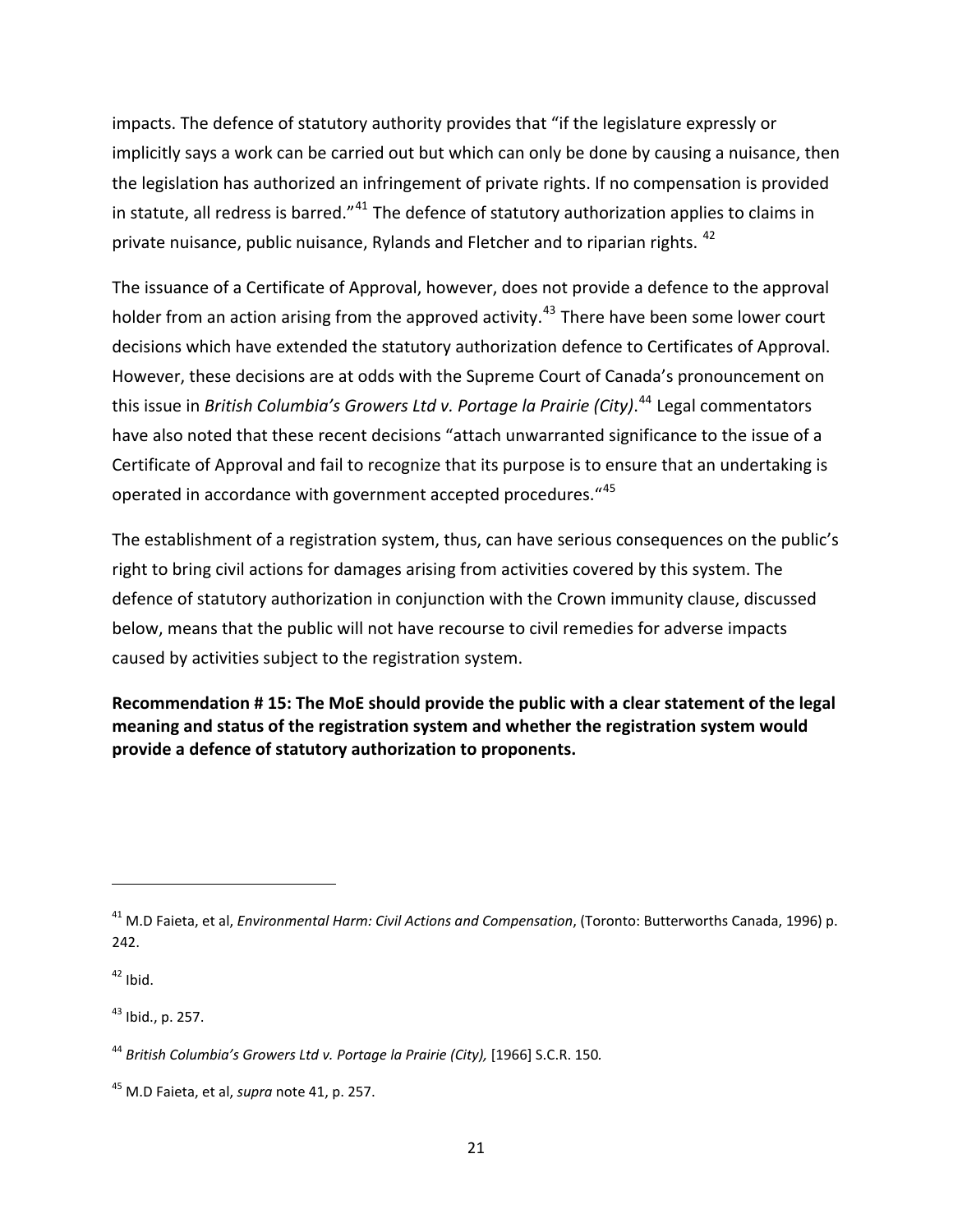#### **(ii) Regulatory Negligence**

<span id="page-21-0"></span>When the Ontario government previously considered adopting a permit‐by‐rule system in Ontario, it amended the *Environmental Protection Act* (*EPA*) to include a clause precluding regulatory negligence actions in relation to any matters arising out of, or in relation to this new system. The Crown immunity clause under section 177.1 of the *EPA* states:

No action or other proceeding shall be brought against the Crown, the Minister or an employee or agent of the Crown because of anything arising out of or in relation to a matter carried on or purported to be carried on pursuant to a regulation that exempts a person from the requirement to obtain a license, certificate of approval, provisional certificate of approval, renewable energy approval or permit.

The enactment of a Crown immunity clause was a clear indication that the government was concerned about potential liability arising from the introduction of a permit‐by‐rule system in Ontario. The MoE Discussion Paper indicates that the registration system would apply to "lower‐risk or less complex activities, while still continuing to be protective of the environment and human health."<sup>[46](#page-21-1)</sup> If the MoE is confident that replacement of the approval requirement with a registration system will not result in adverse impacts to the environment and human health there is no need to retain the Crown immunity clause under the *EPA*. Accordingly we recommend that the MoE revoke section 177.1 of the *EPA*.

**Recommendation # 16: The MoE should revoke the Crown immunity clause provided in section 177.1 of the** *EPA* **before establishing a registration system for "lower‐risk, less‐ complex activities" in Ontario.** 

#### **IV. SPECIFIC COMMENTS ABOUT THE PROPOSED FRAMEWORK**

# **(a) The MoE Needs to Provide information about the Permit‐By‐Rule Systems in Other Jurisdictions**

The MoE's Discussion Paper states that it has "looked at comparable leading jurisdictions to identify best practices most relevant to Ontario relating to the structure and delivery of approvals processes."<sup>[47](#page-21-2)</sup> However, the Discussion Paper does not indicate the impact that the

<span id="page-21-1"></span><sup>&</sup>lt;sup>46</sup> Discussion Paper, p. 5.

<span id="page-21-2"></span><sup>47</sup> Discussion Paper, p. 4.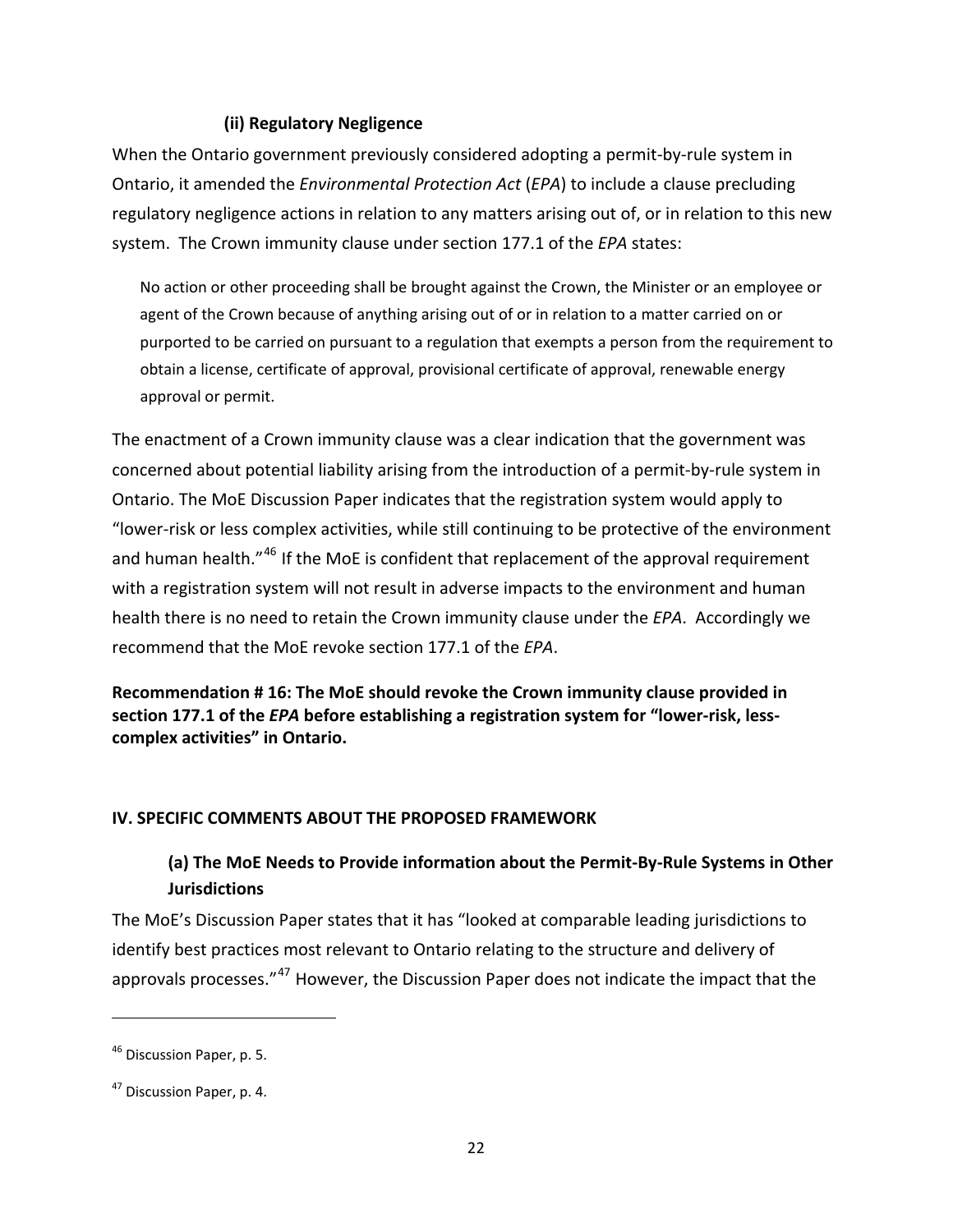adoption of such as system had on pollution and the environmental performance of business operations in these jurisdictions.

We note that some jurisdictions which have utilized the permit-by-rule system include those with serious pollution problems. In the U.S. for example, the state of Texas utilizes a permit‐by‐ rule system. In 2004, the Commission for Environmental Cooperation (CEC) ranked Texas facilities as reporting the largest on-site releases of any North American jurisdiction.<sup>[48](#page-22-0)</sup> That same year the CEC ranked Ontario as having the largest total release of pollutants for all North American jurisdictions.<sup>[49](#page-22-1)</sup> Given the serious pollution problems facing this province, the MoE needs to undertake comprehensive and thorough research on the use of permit‐by‐rule in other jurisdictions. The MoE has undertaken some initial work on this issue and recently posted a report on its website which provides a preliminary analysis about the practices in other jurisdictions.<sup>[50](#page-22-2)</sup> However, more detailed information is required about the regulatory framework governing the permit‐by‐rule systems which have been implemented in other jurisdictions. This includes a review of: how other jurisdictions make a determination about whether to include an activity in a permit-by-rule system; whether and how cumulative effects are considered; opportunities for public input and transparency; and monitoring and compliance. The MoE also needs to make the background documents which formed the basis of its analysis and conclusions of its inter‐jurisdictional review. This information should be made publicly available before the MoE takes any further steps to establish a two-tiered approval system in Ontario.

**Recommendation # 17: The MoE needs to undertake a comprehensive and thorough review of the permit‐by‐rule systems which have been adopted in other jurisdictions. This includes a review of: how other jurisdictions make a determination about whether to include an activity in a permit‐by‐rule system; whether and how cumulative effects are considered; opportunities for public input and transparency; and monitoring and compliance. The MoE also needs to make the background documents which formed the basis of its analysis and conclusions of its inter‐jurisdictional review. This information should be made publicly**

<span id="page-22-1"></span> $49$  Ibid.

<span id="page-22-0"></span><sup>48</sup> Commission for Environmental Cooperation. *Taking Stock: 2004 North American Pollutant Releases and Transfers*, (Montreal: Commission for Environmental Cooperation, 2007), p. 48. The 2004 Taking Stock report was the last one which provides a ranking of North American jurisdictions in terms of pollutant releases and transfers.

<span id="page-22-2"></span><sup>50</sup> Ontario Ministry of Environment, "Modernization of Approvals, Inter-jurisdictional Comparison of Alternative Approval Methods: Overview and Best Practices" (March 2010), online: [<http://www.ene.gov.on.ca/en/business/mofa/includes/Phase2InterjurisdictionalResearchReport.pdf](http://www.ene.gov.on.ca/en/business/mofa/includes/Phase2InterjurisdictionalResearchReport.pdf)>.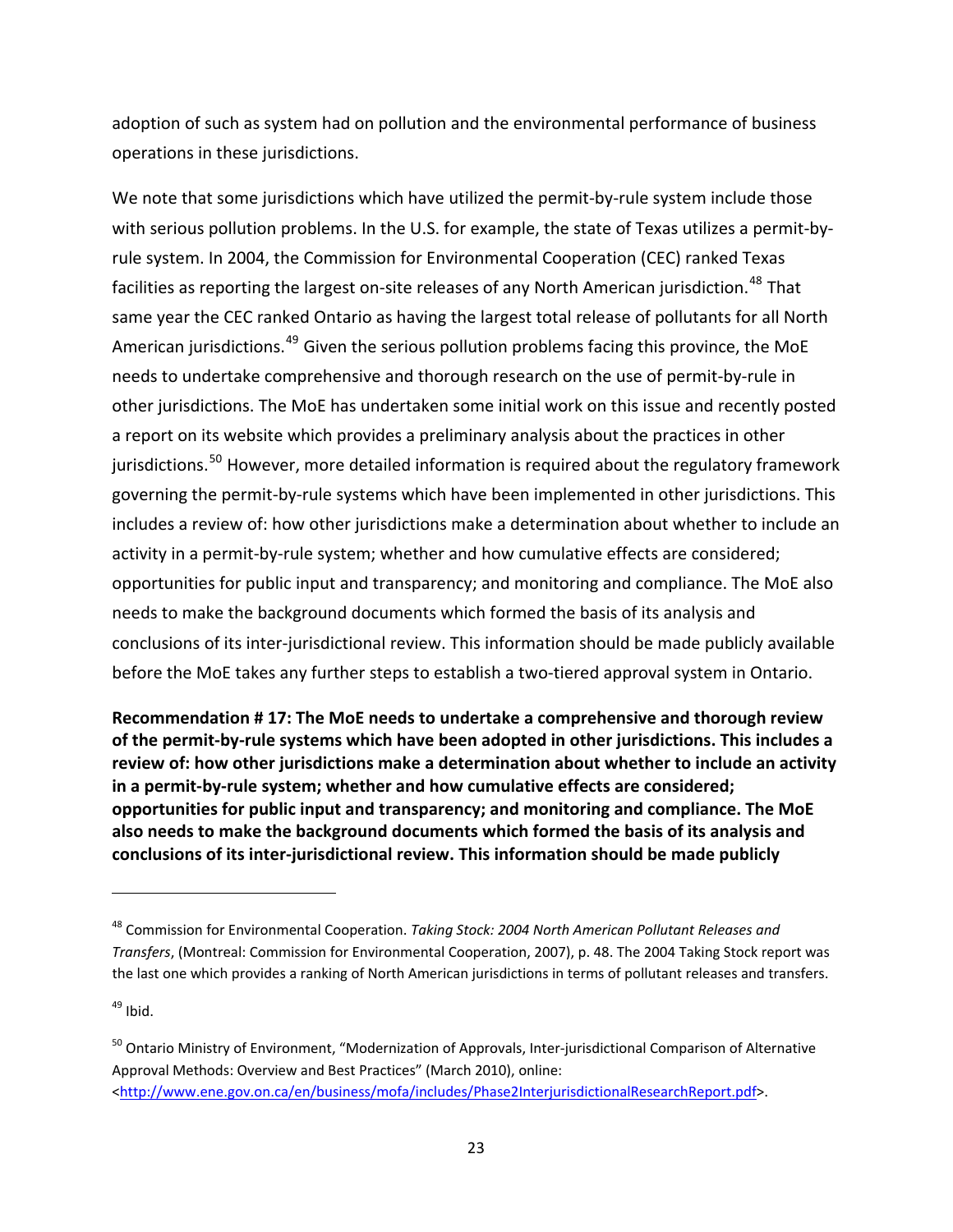<span id="page-23-0"></span>**available before the MoE takes any further steps to establish a two‐tiered approval system in Ontario.**

# **(b) Registration process should only apply to routine, simple activities with very little chance of causing adverse effects to the environment or public health and safety.**

The decision to require facilities engaged in a particular activity to register, instead of obtaining a Certificate of Approval for the activity, would be made through regulation.<sup>[51](#page-23-1)</sup> Consequently, at this point in time, it is premature to provide detailed comments on the suitability of certain activities for the registration process.

However, at this point we would reiterate that a permit-by-rule system, if implemented, should only apply to routine, simple activities with very little chance of causing adverse effects to the environment or public safety and health. We are concerned that certain aspects of a facility operation may be selected for the registration process by satisfying only some of the criteria in the risk evaluation process. We note that in the past when the MoE had considered a permit‐ by-rule system it proposed to include activities which had the potential to cause serious adverse impacts on the environment and to public health and safety. These included municipal waste transfer/processing sites, the utilization of biosolids (e.g. sewage sludge) on agricultural lands and unlimited one-time takings of ground water.<sup>[52](#page-23-2)</sup>

The registration process should also not apply to any activities which emit substances subject to the *Toxic Reduction Act, 2009* (*TRA*).[53](#page-23-3) The *TRA* is the core of Ontario's toxic reduction strategy

<span id="page-23-1"></span><sup>&</sup>lt;sup>51</sup> Discussion Paper, p. 9.

<span id="page-23-2"></span><sup>&</sup>lt;sup>52</sup> R. Nadarajah & M. Winfield, Comments on the MoE's Proposal for Standardized Approvals Regulations and Approvals Exemption Regulations EBR Registry No. RA8E0008.P at p. 3. In 2005, the Ontario government established a permit‐by‐rule system for the management of nutrients, which are materials such as manure and biosolids. Under O. Reg 511/05 which amended O. Reg 267/03 under the *Nutrient Management Act*, the government exempted certain new livestock operations from the requirement to have their Nutrient Management Strategy and Nutrient Management Plan approved by the Ontario Ministry of Agriculture, Food and Rural Affairs. The ECO has expressed concerns that these changes would weaken accountability and compliance with regulatory requirements. See Environmental Commissioner of Ontario*, Neglecting Our Obligations: Annual Report 2005‐2006* (Toronto: ECO, 2006), pp. 112‐116.

<span id="page-23-3"></span><sup>53</sup> *Toxics Reduction Act, 2009*, S.O. 2009, c.19.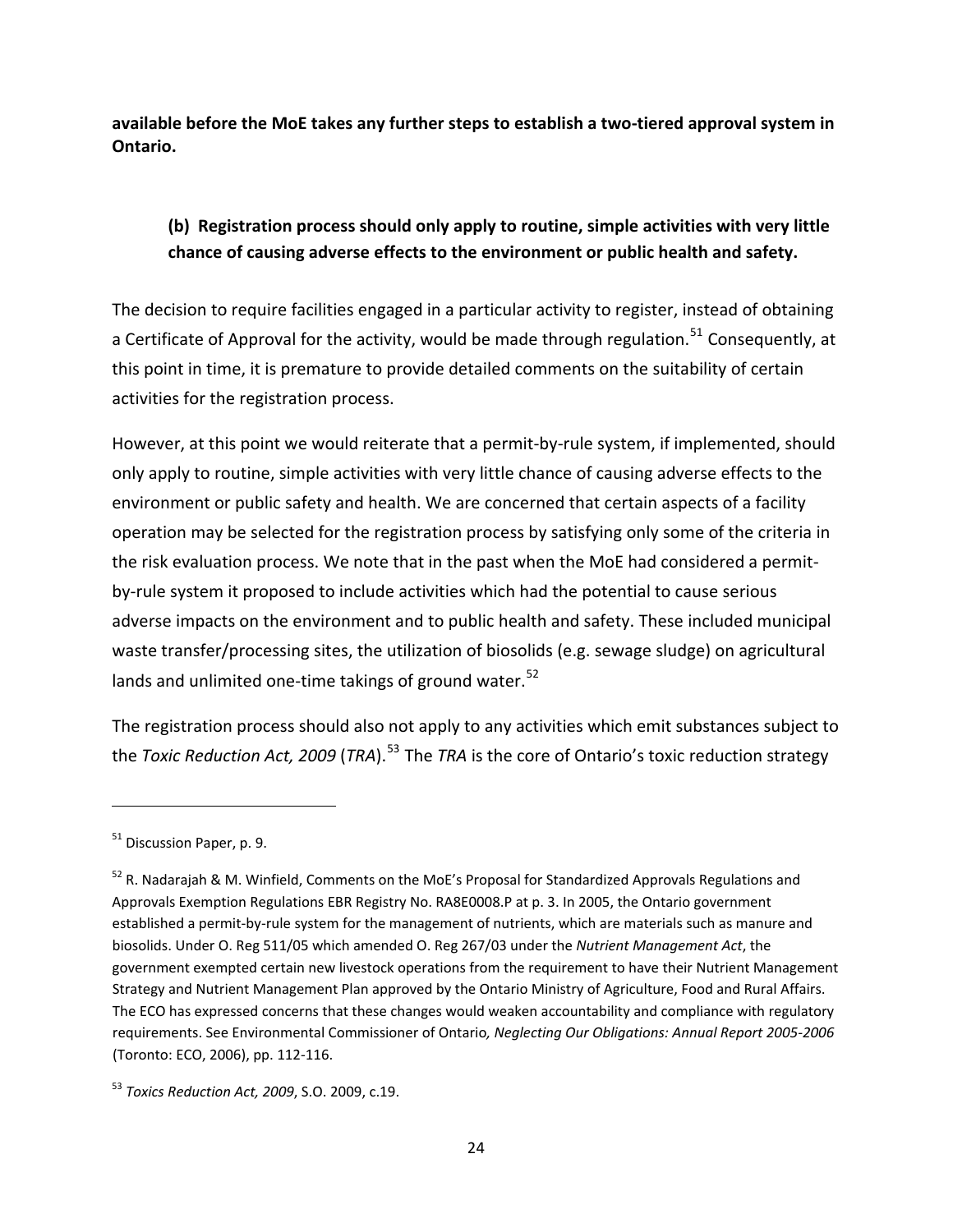<span id="page-24-0"></span>and substances which are included on the *TRA* list should be regarded as having significant environmental impacts by virtue of their classification. Consequently if a substance is on the *TRA* list it should be subject to review and scrutiny under the Certificate of Approval process.

**Recommendation # 18: The registration process should only apply to simple routine activities which have a very little chance of causing adverse effects to the environment or public safety and health.**

**Recommendation # 19: The registration process should not apply to activities which emit substances subject to the** *Toxic Reduction Act, 2009***.** 

# **(c) The MoE should consider the prior conduct of an applicant in its risk evaluation process**

The MoE's Discussion Paper states that the activities which will be considered for the registration process will be based on an "objective analysis of several factors."[54](#page-24-1) This includes assessing the risk posed by the activity to the environment and human health based on a number of criteria including the complexity of the activity, the types of emissions from the activity, how close the activity is to receptors such as daycares, residences, wetlands etc.<sup>[55](#page-24-2)</sup> The MoE's risk evaluation criteria should not be limited to simply operational matters but should also include the prior conduct of the applicant. This includes factor such as lack of cooperation with the MoE during previous inspections, failure to notify the MoE forthwith of any discharges into the environment, providing false or misleading information to the MoE and prior convictions.

**Recommendation # 20: The MoE needs to include the prior conduct of applicants as a criterion in its risk evaluation process. This includes factors such as lack of cooperation with the MoE during previous inspections, failure to notify the MoE forthwith of any discharges into the environment, providing false or misleading information to the MoE and prior convictions.** 

<span id="page-24-1"></span><sup>&</sup>lt;sup>54</sup> Discussion Paper, p. 9.

<span id="page-24-2"></span> $55$  Ibid., p. 9-10.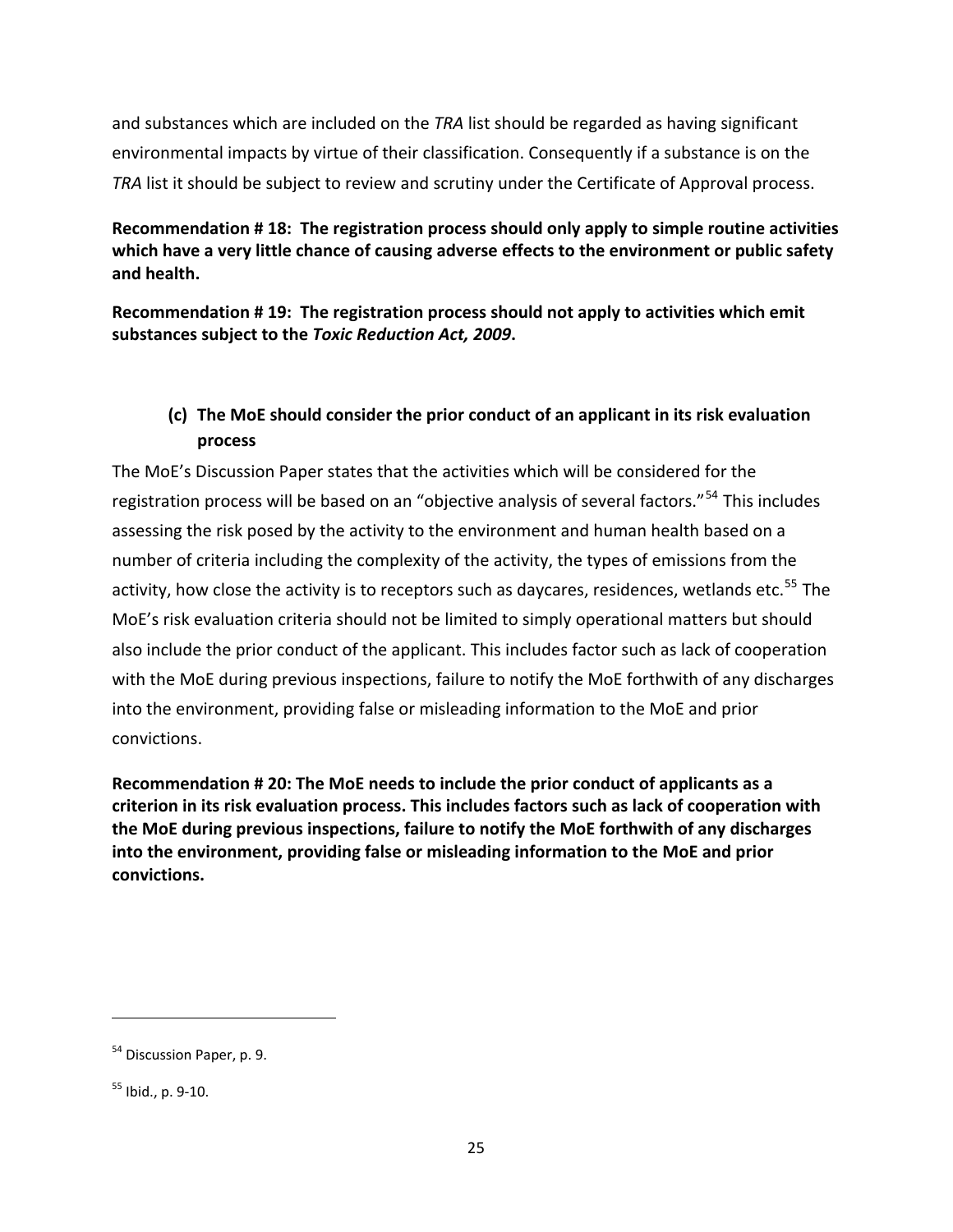#### **(d) The MoE's Registry**

<span id="page-25-0"></span>We support the MoE's decision to provide online tools to enhance government to business interaction related to the approvals process.<sup>[56](#page-25-1)</sup> We believe that the MoE's decision to post information submitted thorough the approvals process on a publicly available registry will improve public transparency. However, it is not clear how this database might be integrated with the existing EBR registry, at least in relation to those activities which would still be subject to the approval requirements, and whether interested members of the public will have to monitor and search two separate databases in order to stay fully apprised of approval activities within their community. The MoE Discussion Paper states that information submitted through the Certificate of Approval process would be publicly available.<sup>[57](#page-25-2)</sup> It is not clear whether this includes only the application form for a Certificate of Approval or also includes reports and other documents submitted by applicants. We recommend that the MoE make all information submitted by applicants through the Certificate of Approval process as well as the registration process publicly available. The MoE also needs to take measures to ensure that the public does not confuse the MoE registry with the EBR registry.

**Recommendation # 21: The MoE needs to provide more information about whether the MoE's registry will be integrated with the EBR Registry at least in relation to those activities which would still be subject to the approval requirement. The MoE needs to make all information submitted by applicants through the Certificate of Approval process as well as the registration process publicly available. The MoE needs to also take measures to ensure that the public does not confuse the MoE registry with the EBR registry.**

#### **(e) Single Site‐Wide, Multi‐Site and System‐Wide Approvals**

The MoE is proposing to establish legislative authority to allow it to establish a single, site-wide Certificate of Approval which would cover all media as well as multi‐site and system‐wide Certificates of Approval.<sup>[58](#page-25-3)</sup> This proposal could have serious environmental and health implications. It is not clear if the use of this process would allow a facility to move activities around within a company, without an approval, such as from a remote area to one where the

<span id="page-25-1"></span> $56$  Ibid., pp. 8-9.

<span id="page-25-2"></span> $57$  Ibid., p. 8.

<span id="page-25-3"></span> $58$  Ibid., p. 17.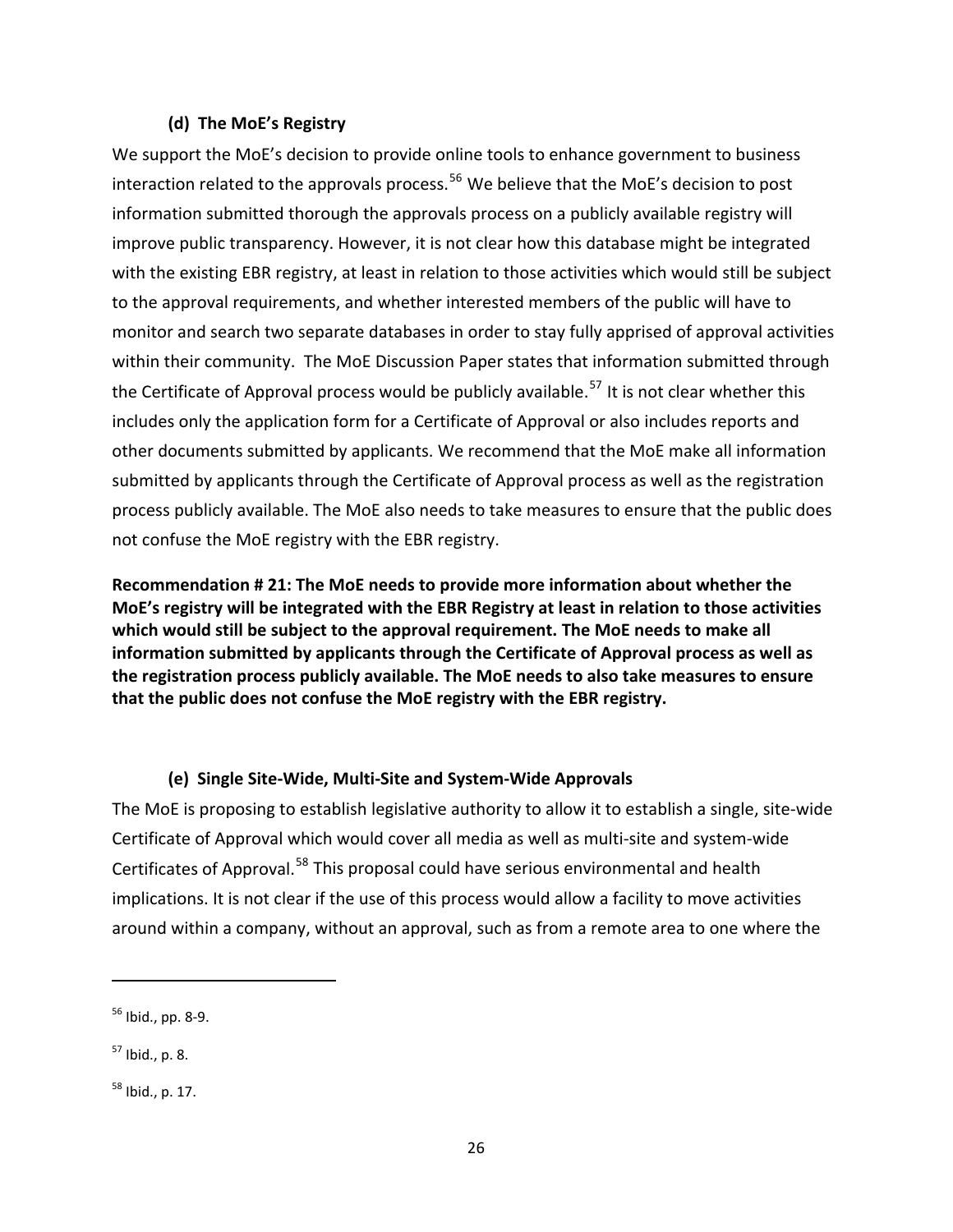<span id="page-26-0"></span>population density is higher. Moving activities around within a facility may have implications for emissions modelling, which is site and spatially specific, and could undermine compliance with the point of impingement standards under O.Reg 419/05. Moreover, it is not clear whether the MoE proposal to issue single site‐wide or multi‐site and system‐wide Certificates of Approval will be used to avoid the existing mandatory or discretionary hearing requirements in environmental legislation.

The MoE needs to consider alternative ways to streamline applications for Certificates of Approval which involve multi‐media, multi‐site or system‐wide considerations. This may involve having a one-window approach within the EAAB to provide co-ordinated assistance for applicants whose applications involve multi‐media, multi‐site or system‐wide considerations.

**Recommendation # 22: The MoE needs to provide more details about single site‐wide, multi‐ site and system‐wide Certificates of Approval as this proposal could have serious environmental and health implications.** 

**Recommendation: # 23: The MoE needs to consider alternative ways to streamline approvals that involve multi‐media, multi‐site or system‐wide considerations, including having a one‐ window approach within the EAAB to provide co‐ordinated assistance for applicants whose applications involve multi‐media, multi‐site or system‐wide considerations.**

# **(f) Operational Flexibility**

We are concerned about the MoE's proposal to allow for 'operational flexibility' within operational parameters established by the Ministry. These include, but are not limited to, the size of the facility, quality and quantity of emissions (i.e. a facility could make changes as long as it demonstrates it is in compliance with applicable standards) and the nature of the facility's operations.[59](#page-26-1) The use of 'operational flexibility' in Certificates of Approval has implications for compliance with the point of impingement standards under O.Reg. 419/05.

We are strongly of the view that the 'operational flexibility' provided in Certificates of Approvals should not permit an increase in the quantity or quality of emissions as this may have significant adverse impacts on the environmental and human health. Allowing a facility to alter its operations at a subsequent date may result in adverse impacts, given that conditions surrounding the site may have changed. A day care or another sensitive receptor, for example,

<span id="page-26-1"></span> $59$  Ibid., p. 18-19.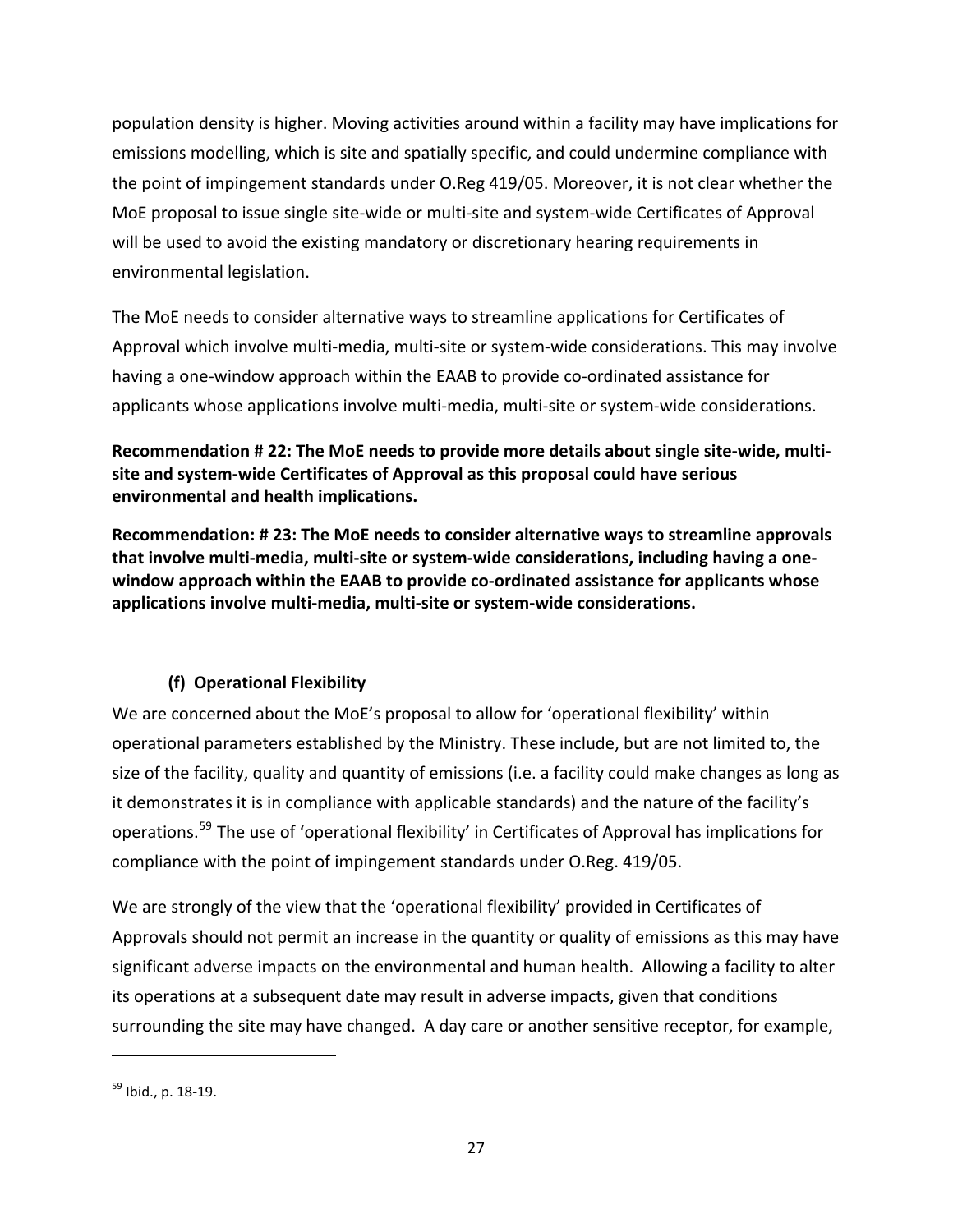<span id="page-27-0"></span>may have been established in close proximity to a facility after the issuance of the Certificate of Approval.

Furthermore, 'operational flexibility' may also result in altering the calculation of the concentrations of emissions at the property line (due to changes in the proximity of the emission source to the property line or because of a change in the nature of the emission source) of air contaminants which are regulated under O.Reg 419/05. Consequently, allowing 'operational flexibility' in Certificates of Approval may have implications on a facility's compliance with regulatory standards.

# **Recommendation # 24: Any "operational flexibility" provided within a Certificate of Approval should not result in an increase in the quality or quantity of emissions into the natural environment.**

# **(g) Transition and Continuous Improvement**

The MoE is proposing to institute an approach that would result in the transition of existing approvals to the new process and the regular update of approvals.<sup>[60](#page-27-1)</sup> The MoE has also indicated that it could add, as a condition of approval, the requirement to submit an application for review of the approval at some point in the future. This would allow the MoE to review and update approval requirements on a continuous basis.

We support the MoE decision to review and update approval requirements on a continuous basis. The MoE needs to develop a guideline for staff at the EAAB to provide guidance as to when an application for review should be submitted in the future.

# **Recommendation # 25: The MoE should develop a guideline to provide staff of the EAAB guidance as to when an application for review of the approval should be submitted in future.**

# **(h) Quality and Complete Submission Requirements**

The MoE's Discussion Paper indicates that a "significant portion of the application packages that the Ministry receives are either incomplete or of poor quality. On an application by application basis, addressing this issue costs the Ministry time and resources which, in turn, affects how quickly approvals can be processed."<sup>[61](#page-27-2)</sup> The MoE is proposing to impose regulatory

<span id="page-27-1"></span> $60$  Ibid., p. 19.

<span id="page-27-2"></span> $61$ Ibid., p. 17.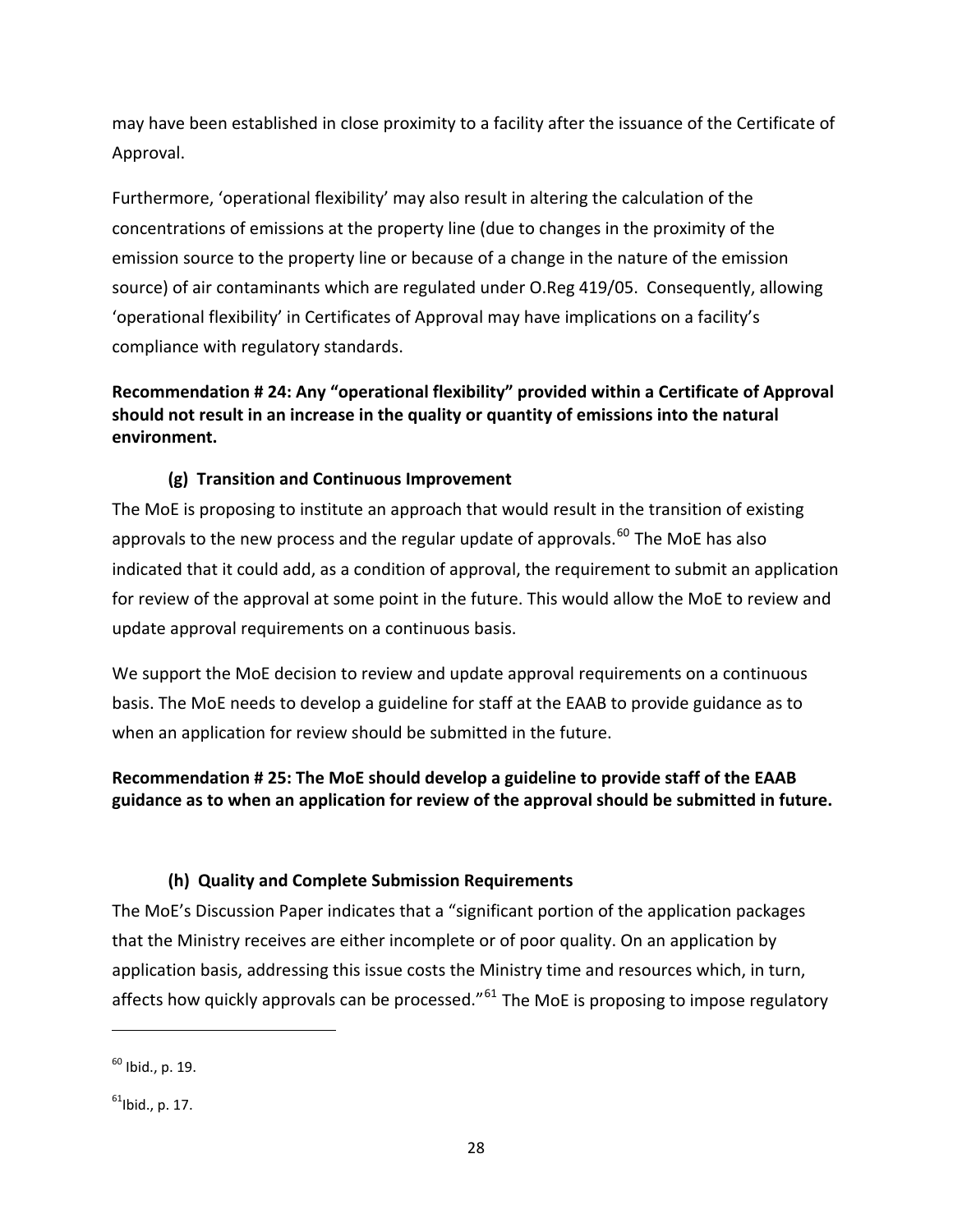<span id="page-28-0"></span>requirements related to the quality of submissions and completeness of the application as well as sign-off requirements by appropriate or accountable persons.<sup>[62](#page-28-1)</sup> The MoE may also reject an application if the application fails the quality and completeness requirements.  $63$ 

We support the MoE's proposal to impose regulatory requirements related to the quality and completeness of the application as well as the sign-off requirements by appropriate persons. We also support the MoE's proposal to reject an application if it fails to meet the quality and completeness requirements. These measures should significantly reduce delay in processing applications for Certificates of Approval. In fact, the implementation of these measures alone may reduce delay within the approval system to such an extent that it could make the establishment of a two-tiered approval system unnecessary. We recommend that the Ministry monitor the reduction in delay as a result of implementing these measures before it takes steps towards establishing a two‐tiered approval system in Ontario.

**Recommendation # 26: CELA, EcoJustice and CIELAP support the MoE's proposal to impose regulatory requirements related to the quality of submission and completeness of the application as well as the sign‐off requirements by appropriate persons.** 

**Recommendation # 27: CELA, Ecojustice and CIELAP recommend that the MoE monitor and assess the reduction in delay as a result of implementing measures related to the quality of submission and completeness of the applications.**

**Recommendation # 28: CELA, Ecojustice and CIELAP recommend that the MoE monitor the reduction in delay as a result of implementing measures related to the quality and completeness of applications for Certificates of Approval before taking any further steps to establish a two‐tiered approval system in Ontario.** 

# **(i) Financial Assurance and Environmental Clean‐up**

The MoE is proposing changes to the financial assurance requirements to allow the Ministry to assign responsibility for clean‐up costs to parent companies where financial assurance is absent or inadequate.<sup>[64](#page-28-3)</sup>

<span id="page-28-1"></span> $62$  Ibid.

<span id="page-28-2"></span> $63$  Ibid., p. 18.

<span id="page-28-3"></span> $64$  Ibid., p. 20-21.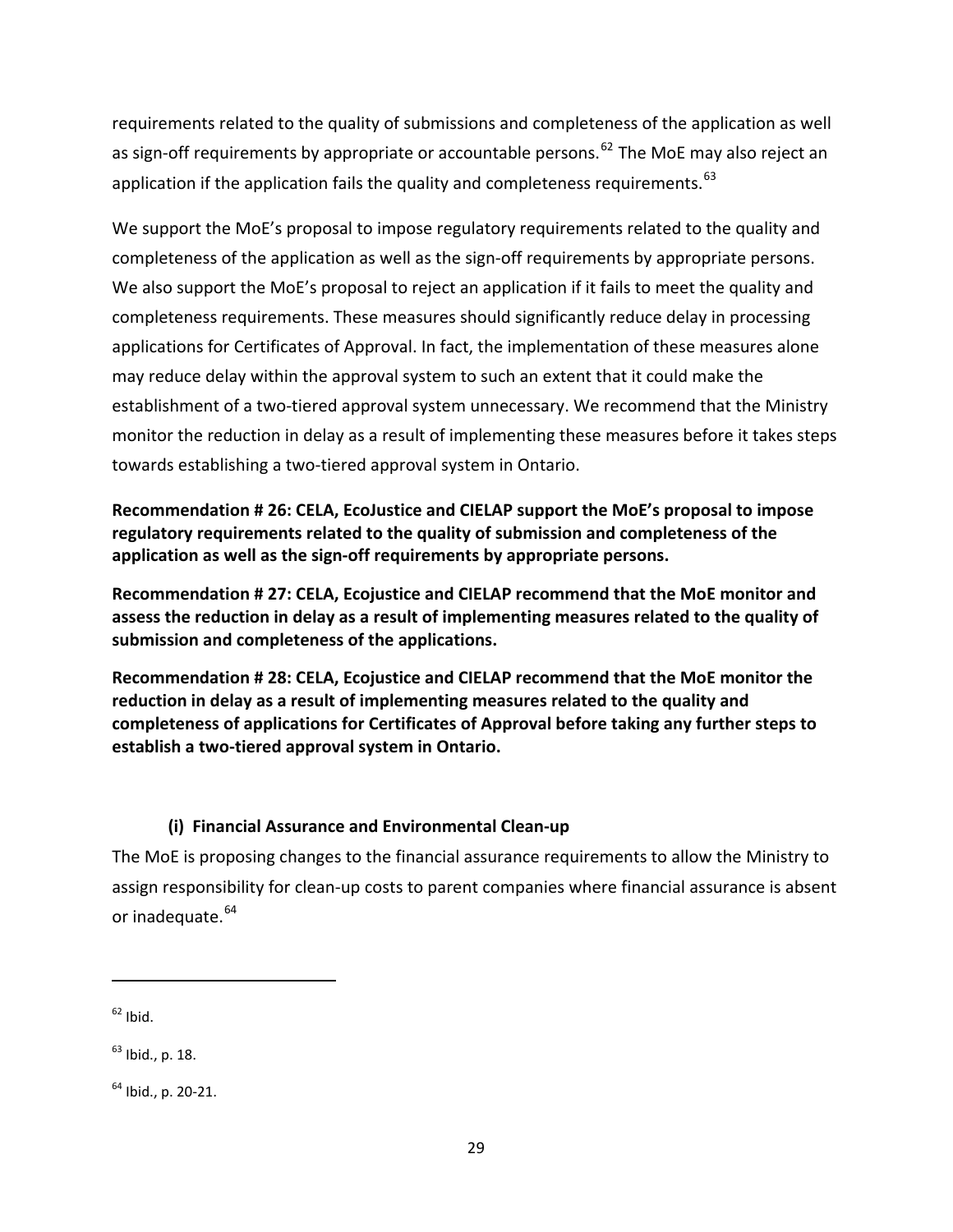<span id="page-29-0"></span>The recent case of *Detox Environmental Ltd. v. Director*, *Ministry of the Environment*, highlighted the significant shortcomings of the MoE's practice regarding the sufficiency of financial assurance.<sup>[65](#page-29-1)</sup> In that case, the ERT indicated that the sufficiency of financial assurance had come up in situations involving MoE approvals and urged the MoE "to properly review its policies and guidelines on financial assurance, and most importantly, its practices in setting financial assurance amounts so that Ontario's current and future taxpayers do not shoulder the burden of unfunded environmental liabilities."<sup>[66](#page-29-2)</sup> The ERT stated that "[w]ithout the proper implementation of the financial assurance program, principles relating to polluter pays, cost internalization, intergenerational equity and pollution prevention will be undermined."<sup>[67](#page-29-3)</sup>

We strongly support the MoE's proposal in regards to financial assurance as these changes will ensure there are adequate funds for future clean‐up and to manage environmental conditions at a site.

**Recommendation # 29: CELA, Ecojustice and CIELAP strongly support the changes proposed to allow the MoE to assign responsibility for clean‐up to the parent company where financial assurance is absent or inadequate.** 

#### **(j) Harmonization of Existing Hearing Requirements**

The MoE is proposing to replace and harmonize the existing hearing requirements under the new Certificate of Approval process.<sup>[68](#page-29-4)</sup> The MoE is proposing that the Ministry have discretion in all cases to require that a hearing be held prior to making a decision on an application and have the ability to refer the entire approval application or only parts of the approval being considered to the ERT.

<span id="page-29-3"></span> $67$  Ibid., p. 21.

<span id="page-29-4"></span> $68$  Ibid., p. 21.

<span id="page-29-1"></span><sup>65</sup> *Detox Environmental Ltd. v. Director, Ministry of the Environment*, (Environmental Review Tribunal) Case No.: 08‐ 155, December 30, 2009. See also *Re General Chemicals Canada Ltd*. (2006), 23 C.E.L.R. (3d) 184 (O.S.C.J.), appeal dismissed (2007) 31 C.E.L.R. (3d) 205 (O.C.A.), and *General Chemical Industrial Products Inc. v. Director, Ministry of the Environment* (Environmental Review Tribunal) Case Nos.: 05‐122 to 05‐130, 06‐216to 056‐224, December 3, 2008 and March 3, 2009).

<span id="page-29-2"></span> $66$  Ibid., pp. 20-21.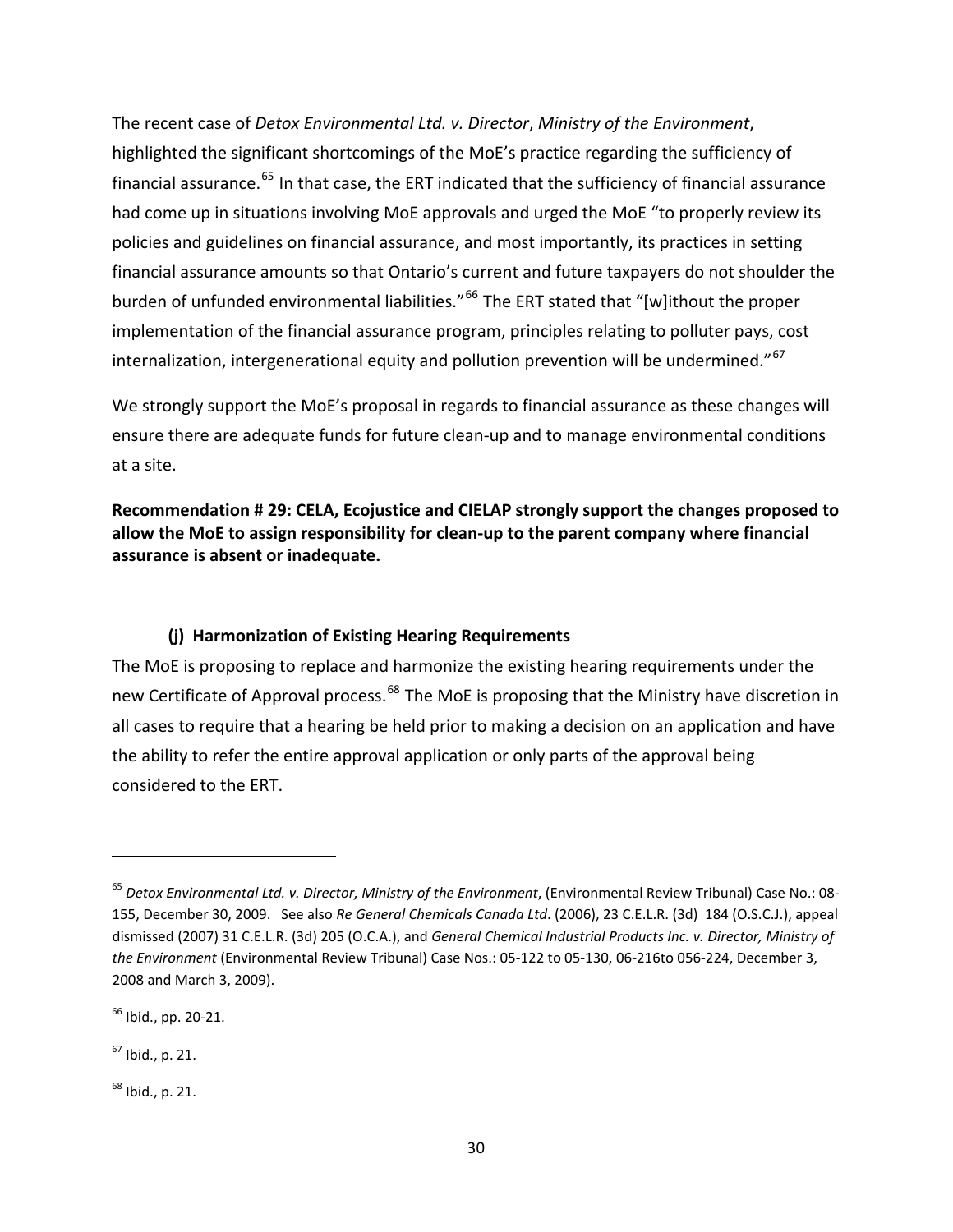<span id="page-30-0"></span>We need more details about the harmonization of hearing requirements before we can provide comments about this proposal. It is unclear whether the MoE's discretion to refer matters to a hearing would apply to all individual applications for Certificates of Approval or whether it is restricted to those instances where a mandatory hearing requirement is triggered and other environmental approvals are also required. We are strongly of the view that any harmonization exercise should not result in a rollback of the existing hearing requirements under environmental legislation.

The MoE also needs to provide for intervenor funding at hearings to ensure that citizens are able to effectively participate in the hearing process. In this regard, we recommend that the government enact legislation along the lines of the *Intervenor Funding Project Act, 1988* (*IFPA*) which ended in 1996 when the government decided not to renew this legislative initiative. The *IFPA* made a significant contribution to ensuring public participation in the environmental decision‐making process by providing funding to citizens so that they could effectively prepare and present their case. This, in turn, significantly improved the quality of participation before the tribunals and improved decision‐making. The *IFPA* also increased efficiency in the hearing process by promoting scoping and settlement of issues. A survey done a year before the *IFPA* expired indicated that eighty percent of stakeholders, including proponents with experience in the hearing process, favoured continuing this initiative.

**Recommendation # 30: The MoE needs to provide more details about its proposal to replace and harmonize the existing hearing requirements so that we can fully assess its implications and provide comments.** 

**Recommendation # 31: The government of Ontario needs to enact legislation consistent with the model of the** *Intervenor Funding Project Act, 1988* **to ensure effective citizen participation in the environmental decision‐making process by administrative tribunals.** 

# **(k) Service Guarantees**

The MoE is proposing to provide thorough policy guidance, service guarantees for the review of Certificate of Approval applications.<sup>[69](#page-30-1)</sup> The length of the service guarantee will be dependent on the type of application being processed and will be subject to the submission of a complete application.

<span id="page-30-1"></span> $69$  Ibid., p. 22.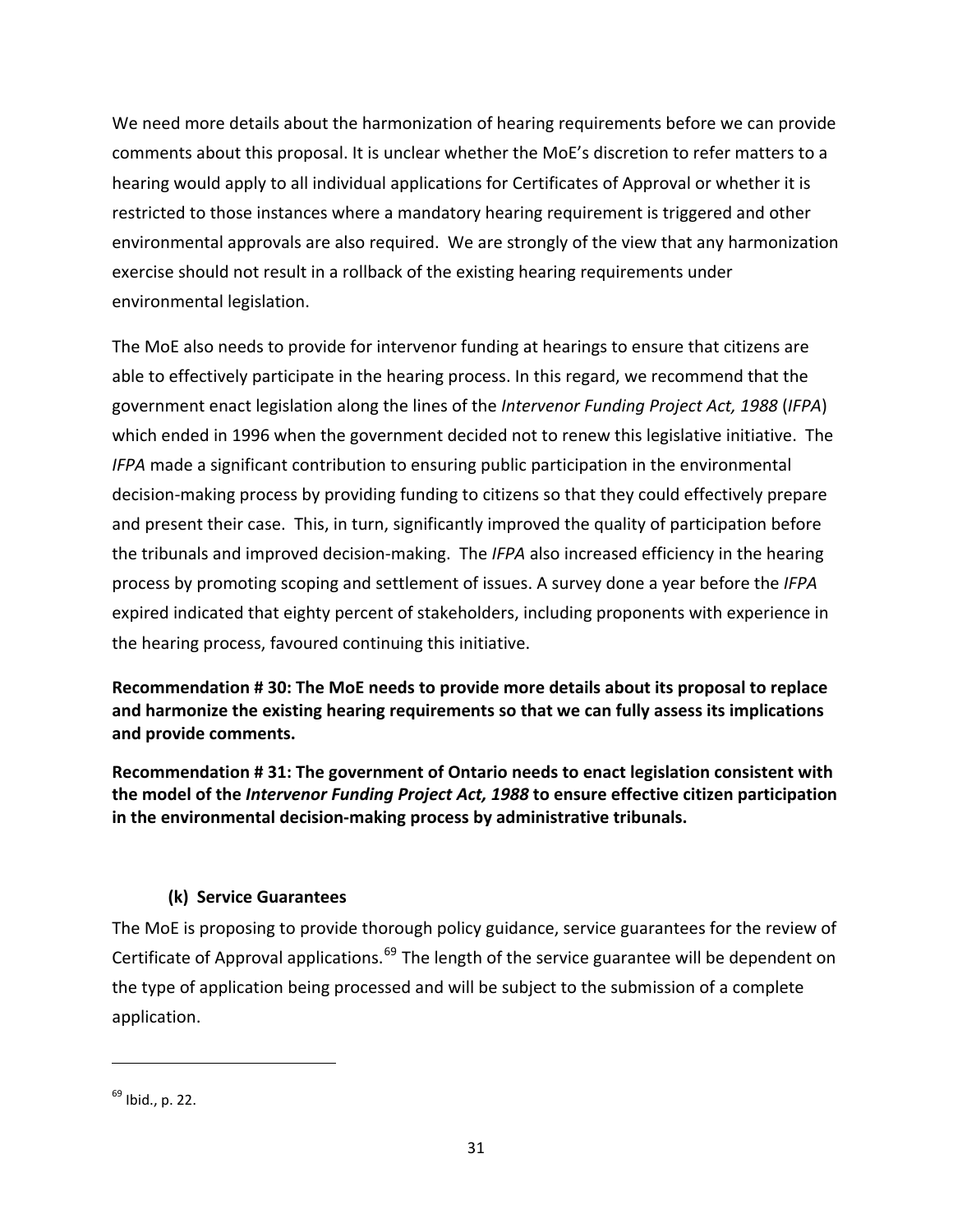<span id="page-31-0"></span>We are not opposed to the provision of service guarantees through policy guidance, provided that the MoE provides an appropriate length of time, and adequate staff and resources, to ensure the quality of the review is not compromised in favour of speedier processing time for applications.

**Recommendation # 32: The provision of service guarantees through policy guidance should ensure that the quality of review is not compromised in favour of speedier processing time for applications for Certificates of Approval.**

#### **V. CONCLUSION**

The MoE's proposal to modernize the approvals function fails to provide any details about the underlying factors which are causing delay in the approvals process. The MoE needs to provide the public with details about the rationale to justify such significant changes given that the Discussion Paper states that the approval system which was first established in the 1970's has largely been viewed as effective in protecting the environment.

The MoE Discussion Paper also fails to address the issue of how cumulative effects will be considered and implemented under the proposed two‐tiered system. The MoE needs to make assessing cumulative effects under the approval system a priority and needs to address this issue before undertaking to establish a two-tiered approval system in Ontario.

We are also concerned about the types of activities which would be subject to the registration process. The MoE has indicated that the registration process will only apply to activities which could be characterized as lower‐risk or "less complex," or that have standard requirements, while continuing to be protective of the environment and human health. However, in the past when the government considered a permit-by-rule system it included activities which have the potential to cause serious adverse impacts on the environment. We reiterate that a registration system, if implemented, should be restricted only to simple routine activities which have a very small chance of causing adverse effects to the environment or to human health.

The proposed new approval regime would negatively impact on the public's legal rights under the *EBR* as well as the common law. In this regard, we are extremely concerned about the MoE's proposal to exempt individual registrations from notice and comment on the EBR registry and from leave to appeal by third parties. This proposal, if implemented, would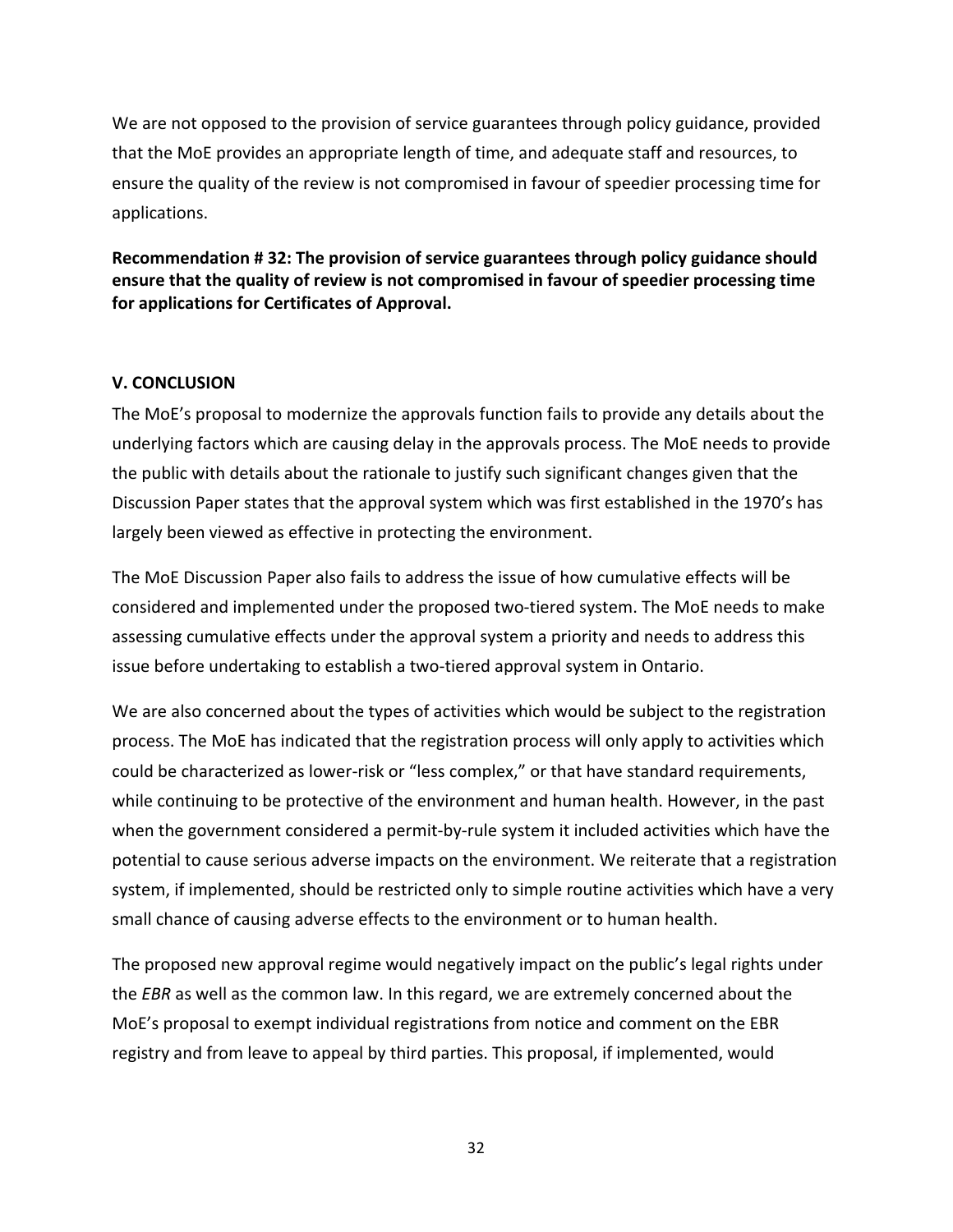<span id="page-32-0"></span>constitute a drastic rollback of public participation rights under the *EBR.* We strongly recommend that the government not exempt the registration process from the *EBR*.

The proposed regime would also remove the public's rights to pursue civil remedies against proponents and the government for harm arising from activities governed by the registration process as a result of the defence of statutory authority and the Crown immunity clause. The government needs to take measures to ensure the public's right to bring a civil action is not compromised by the proposed new approval regime. In fact, if the matters to be addressed through the registration process are truly 'low‐risk', the Crown immunity clause provided in section 177.1 of the *EPA* is unnecessary.

We are supportive of some of the recommendations in the MoE's Discussion Paper. These include the proposal to post information submitted through the approvals process on a publicly available registry and changing the financial assurance requirements to allow the ministry to assign responsibility for clean-up costs to a parent company where financial assurance was absent or inadequate.

However, many of the proposals in the MoE's Discussion Paper to modernize the approval system will require major revisions before they can proceed in a manner which ensures the protection of the environment, human health and the public's right to participate in the environmental decision‐making process in Ontario.

#### **VI. SUMMARY OF RECOMMENDATIONS**

**Recommendation # 1: The MoE needs to provide details about delays in the approvals system. This should include a detailed explanation about the extent of the delays, the reasons for the delays, whether the delays have been caused primarily by factors external to the Ministry such as the submission of incomplete or deficient applications, the extent to which lack of adequate staff and resources is hampering MoE's ability to review applications, whether there are delays throughout the entire approvals system or whether delays exists only in relation to certain types of approvals and whether the time period for reviewing an approval is unduly lengthy or commensurate with the complexity of the application and the potential risk the activity may pose to the environment and human health.**

**Recommendation # 2: The MoE needs to provide information about the staffing numbers in its approvals programme and the extent to which delays in processing applications for Certificates of Approval in a timely manner is due to lack of staff capacity.** 

**Recommendation # 3: Individual registrations should be posted on the EBR Registry for a minimum 30‐day comment period prior to registration.**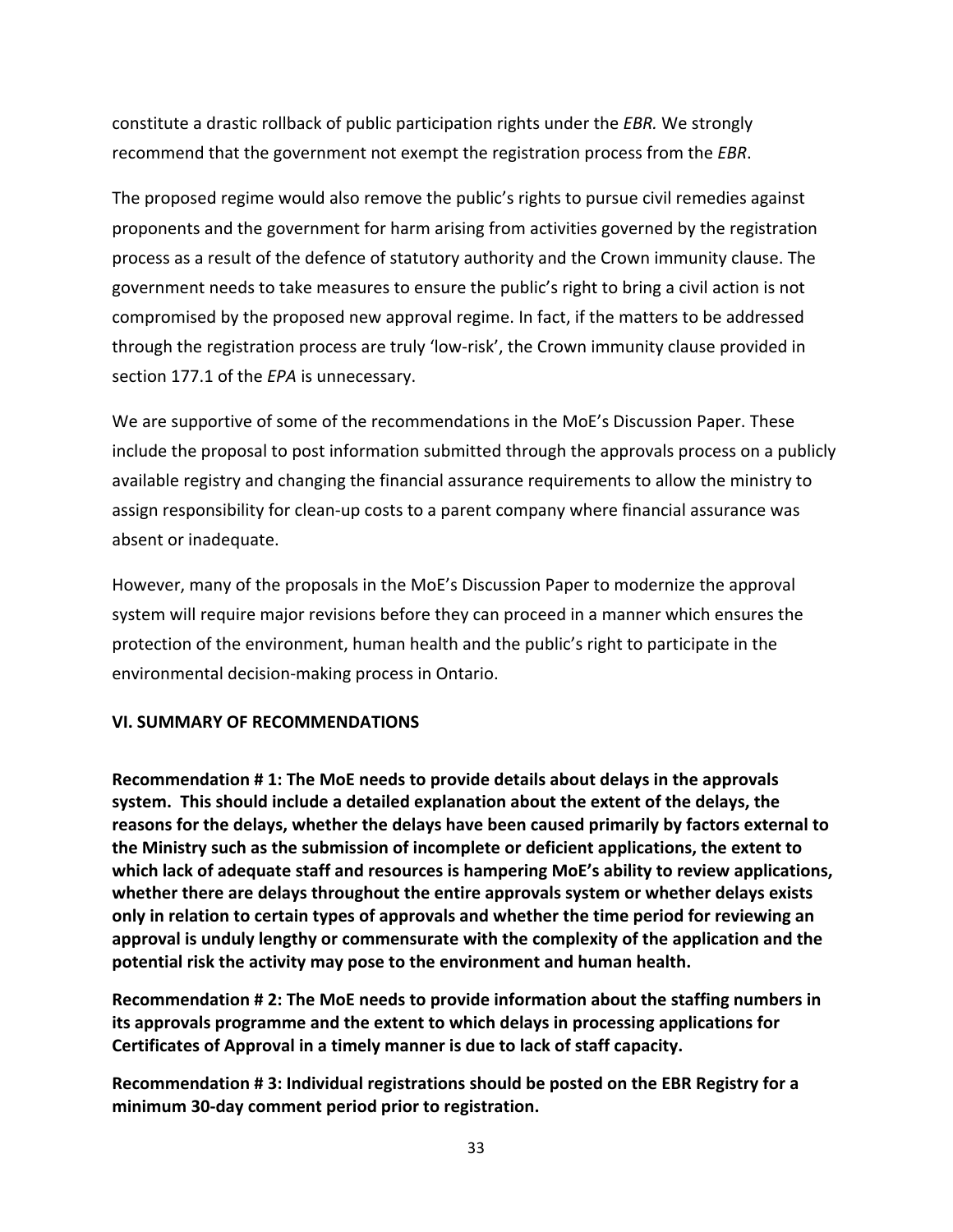**Recommendation # 4: Individual registrations should be subject to appeals by third parties under the** *EBR***.**

**Recommendation # 5: The MoE needs to establish and implement a regulatory framework which requires decision‐makers to consider the potential cumulative impacts in a rigorous, predictable, meaningful manner when issuing Certificates of Approval and other instruments.**

**Recommendation # 6: The MoE should establish a regulatory framework which considers the potential cumulative impacts in the approval process, prior to taking any further steps to establish a two‐tiered approval system in Ontario.**

**Recommendation # 7: The MoE needs to indicate to the public how it has considered and applied the MoE's SEV in its proposal to develop a new approvals regime for Ontario.** 

**Recommendation # 8: The MoE needs to establish monitoring requirements in regulations for those activities which will be subject to the registration process to ensure that their pollution control technologies are operating effectively and to assess the releases of contaminants into the environment.** 

**Recommendation # 9: The MoE should ensure that the monitoring data is made available to the public to ensure transparency and accountability by industry and government.**

**Recommendation # 10: The MoE needs to establish a compliance strategy for activities which are subject to the registration process. This includes the establishment of an evaluation methodology designed to target facilities for inspections to ensure that they are meeting regulatory requirements, as well as an assessment of industry‐wide compliance.**

**Recommendation # 11: Information about industry‐wide compliance for activities subject to the registration process should be made publicly available to increase industry and government accountability.**

**Recommendation # 12: The MoE should indicate how it will deal with complaints from the public in the event that an activity subject to the registration process causes adverse impacts.**

**Recommendation # 13: The MoE should provide details on how staff and resources will be re‐ allocated to address inspections of activities subject to the registration process.** 

**Recommendation # 14: The MoE should not proceed with the establishment of the registration process until it provides a detailed strategy on how it intends to assess compliance for activities subject to the registration process.** 

**Recommendation # 15: The MoE should provide the public with a clear statement of the legal meaning and status of the registration system and whether the registration system would provide a defence of statutory authorization to proponents.**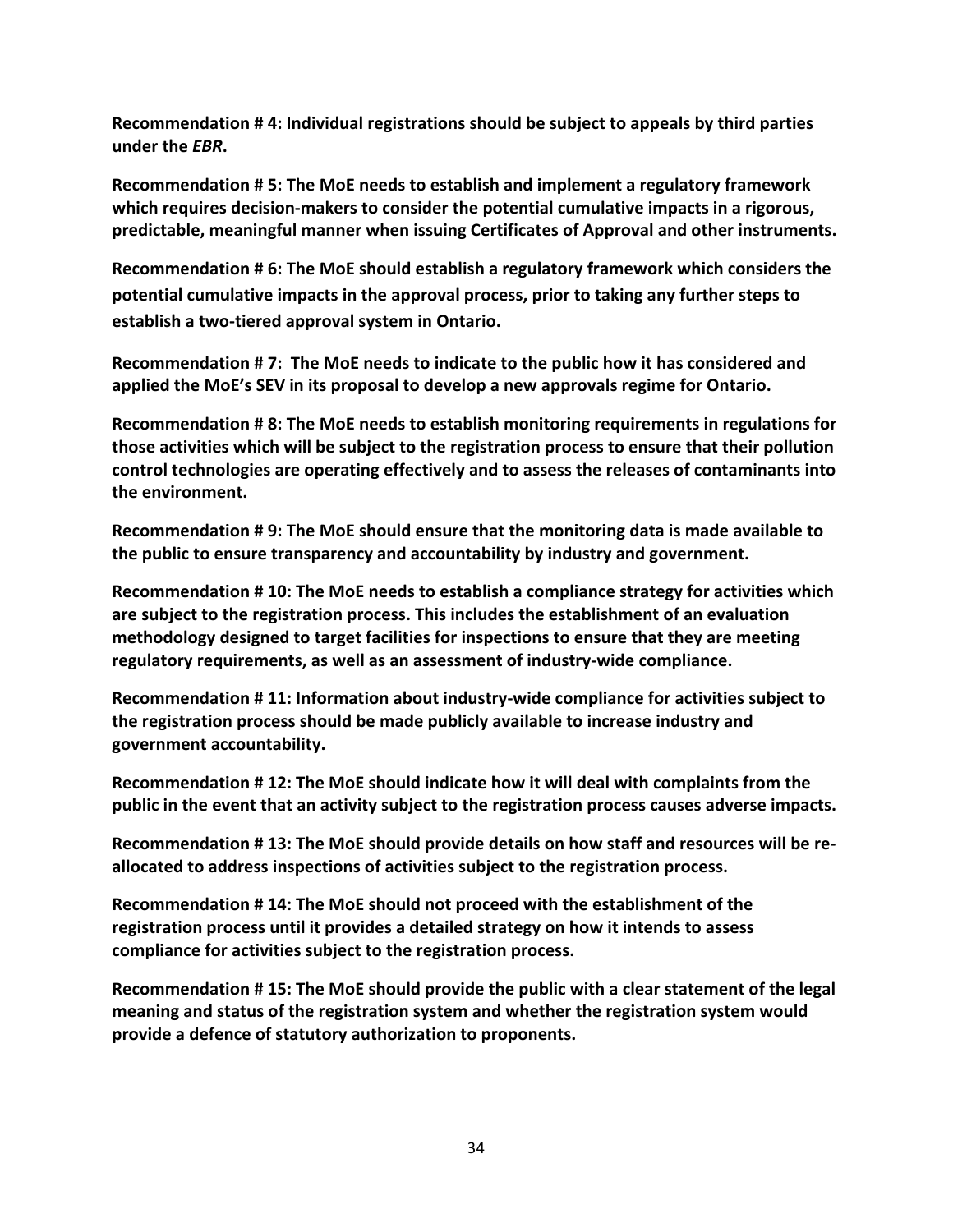**Recommendation # 16: The MoE should revoke the Crown immunity clause provided in section 177.1 of the** *EPA* **before establishing a registration system for "lower‐risk, less‐ complex activities" in Ontario.** 

**Recommendation # 17: The MoE needs to undertake a comprehensive and thorough review of the permit‐by‐rule systems which have been adopted in other jurisdictions. This includes a review of: how other jurisdictions make a determination about whether to include an activity in a permit‐by‐rule system; whether and how cumulative effects are considered; opportunities for public input and transparency; and monitoring and compliance. The MoE also needs to make the background documents which formed the basis of its analysis and conclusions of its inter‐jurisdictional review. This information should be made publicly available before the MoE takes any further steps to establish a two‐tiered approval system in Ontario.**

**Recommendation # 18: The registration process should only apply to simple routine activities which have a very little chance of causing adverse effects to the environment or public safety and health.**

**Recommendation # 19: The registration process should not apply to activities which emit substances subject to the** *Toxic Reduction Act, 2009***.** 

**Recommendation # 20: The MoE needs to include the prior conduct of applicants as a criterion in its risk evaluation process. This includes factors such as lack of cooperation with the MoE during previous inspections, failure to notify the MoE forthwith of any discharges into the environment, providing false or misleading information to the MoE and prior convictions.** 

**Recommendation # 21: The MoE needs to provide more information about whether the MoE's registry will be integrated with the EBR Registry at least in relation to those activities which would still be subject to the approval requirement. The MoE needs to make all information submitted by applicants through the Certificate of Approval process as well as the registration process publicly available. The MoE needs to also take measures to ensure that the public does not confuse the MoE registry with the EBR registry.**

**Recommendation # 22: The MoE needs to provide more details about single site‐wide, multi‐ site and system‐wide Certificates of Approval as this proposal could have serious environmental and health implications.** 

**Recommendation: # 23: The MoE needs to consider alternative ways to streamline approvals that involve multi‐media, multi‐site or system‐wide considerations, including having a one‐ window approach within the EAAB to provide co‐ordinated assistance for applicants whose applications involve multi‐media, multi‐site or system‐wide considerations.**

**Recommendation # 24: Any "operational flexibility" provided within a Certificate of Approval should not result in an increase in the quality or quantity of emissions into the natural environment.**